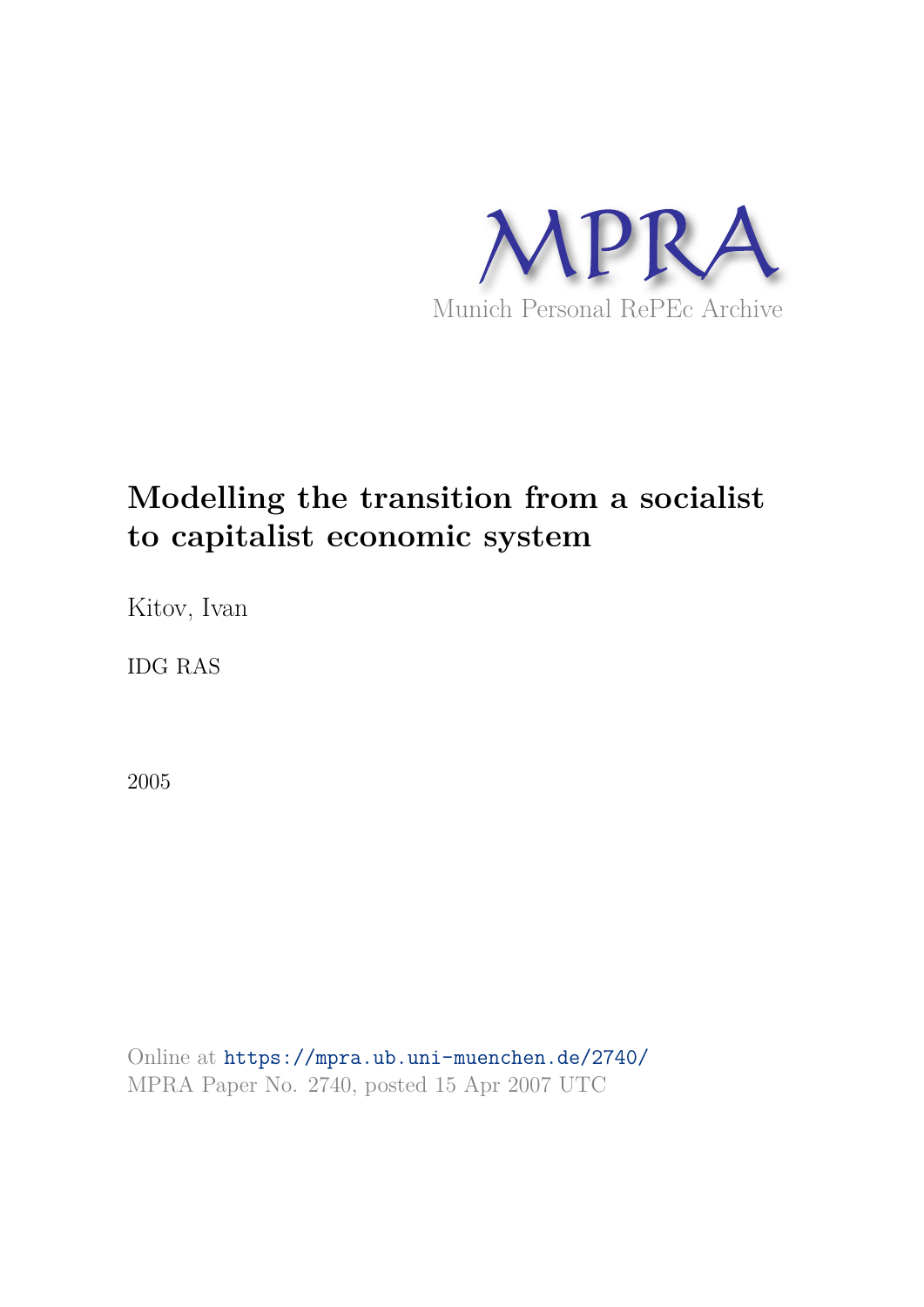### **Modelling the transition from a socialist to capitalist economic system**

Ivan O. Kitov

#### **Abstract**

The transition of several East and Central European countries and the countries of the Former Soviet Union from the socialist economic system to the capitalist one is studied. A recently developed microeconomic model for the personal income distribution and its evolution and a simple functional relationship between the rate of the per capita GDP growth and the attained level of the per capita GDP are used to describe the transition process. The developed transition model contains only three defining parameters and describes the process of real GDP per capita evolution during the last 15 years. It is found that the transition process finished in the Central European countries several years ago and their economic evolution is defined by pure capitalist rules. In the long run, this means that the future of these countries has to follow the same path, i.e. dependence on the per capita GDP growth rate of the per capita GDP itself, as the developed countries have had in the past. If the best GDP evolution scenario occurs for the studied countries, they will be able to maintain the absolute lag in per capita GDP relative to most developed countries including the USA. But they will never catch the advanced countries if they follow the same rules of development. In Russia and some countries of the Former Soviet Union the transition process is still far from complete.

Key words: socialism, capitalism, transition, economic modelling, GDP per capita

JEL Classification: O12, P10, P27

#### **Introduction**

A microeconomic model for the personal income distribution and its evolution in time is developed in [1]. When aggregated over the population above 15 years of age, the model transforms into a macroeconomic model describing evolution of GDP and per capita GDP in the USA. The model characterizes the capitalist system which has no formal limit to personal income. The limitation on personal income is a characteristic feature of the socialist system and explains its relatively lower GDP growth rate compared to that of the capitalist system [2].

The socialist system has undergone disintegration during the last 15 years (since 1989). This period is often called the transition from socialism to capitalism. There are some specific features that are different from those observed in a pure socialist or pure capitalist system characterizing the period. At any moment between the start of the process and its end the economic state is, supposedly, not just a mechanical sum of the socialist and capitalist fractions. Analogously, such a simple mixture of two states is observed in phase transition processes (like ice/water phase transition at  $0^{\circ}$ ) as determined by physical laws of mass and energy conservation. There must be, however, some interaction between the processes of the socialist system disintegration and the capitalism build-up. Some features of capitalism attract increasing number of people still living under the socialist system of income earning to jump into the free market. On the other hand, some obvious social guarantees and benefits provided by the old socialist system often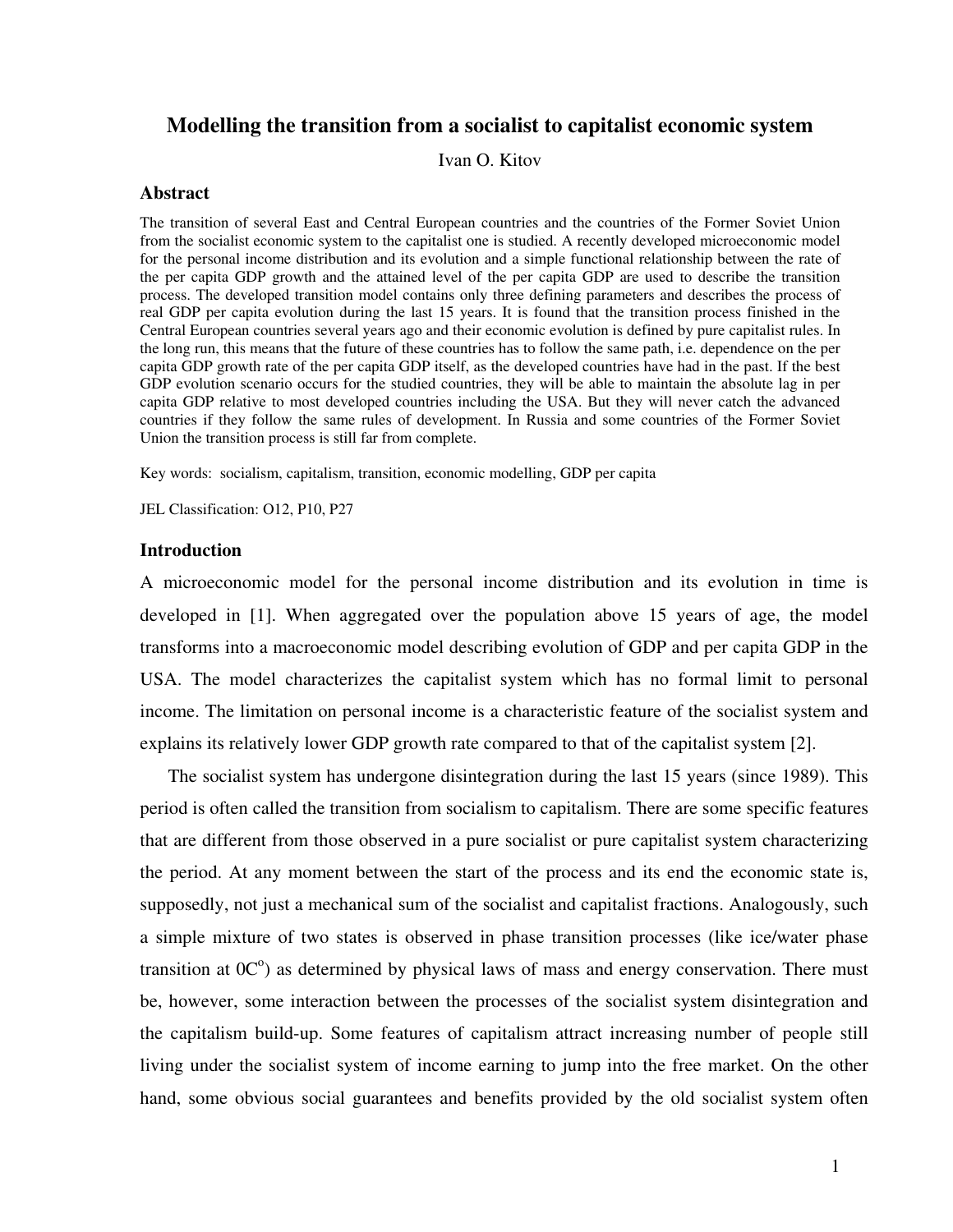prevail in this psychological struggle, and some people are very reluctant to drop out of the system of social care. One can thus expect a variety of different types of individual and social behaviour.

The new specific features and relationships created by the unique process of the socialist/capitalist system transition are a big challenge to economics as a science. One has to describe the observed processes and to introduce new terms and relationships, if necessary. The principal question is - Whether it is possible to describe the transition process in a functional form or whether the process is stochastic and can be described only in statistical terms?

The goal of this study is to develop a model for the transition based on some simple assumptions about the economic state during the transition period and to predict behaviour of some objective and measured economic parameters during the last 15 years and in the future while the transition period has not yet complete. We are here not referring to any other study of the process but concentrate only on the description of the model and results. The only sources used are statistical agencies and databases providing original data on population and GDP.

#### **1. Per capita GDP in the former socialist countries 1950-1989**

Several Central and East European countries joined the EU in 2004 and some more will join it in 2007. These countries had an almost 40 year history of economic development governed by rules of the socialist system. The countries of the Former Soviet Union (FSU) had an even longer period of socialism reigning in economic life. It is of interest to understand in economic terms what happened during these socialist years and during the period of transformation from socialism to the current state. How far are the countries from the pure capitalist state or do they still bear some elements of socialism so far?

The simplest question one can formulate about the efficiency of the socialist economic system is - What was the average economic growth in these countries in comparison to the most successful capitalist countries? In order to avoid potential geographic effects, only the developed European countries and the USA are used in the comparison. Figure 1 illustrates some relevant results. The original GDP data were obtained from the Groningen Growth and Development Center web-site [3] and represent the PPP estimates. Continuous annual data on real GDP span the period from 1950 to 2003 for the OECD members and some former socialist countries. This comparison is constrained by the continuous observations and does not consider countries with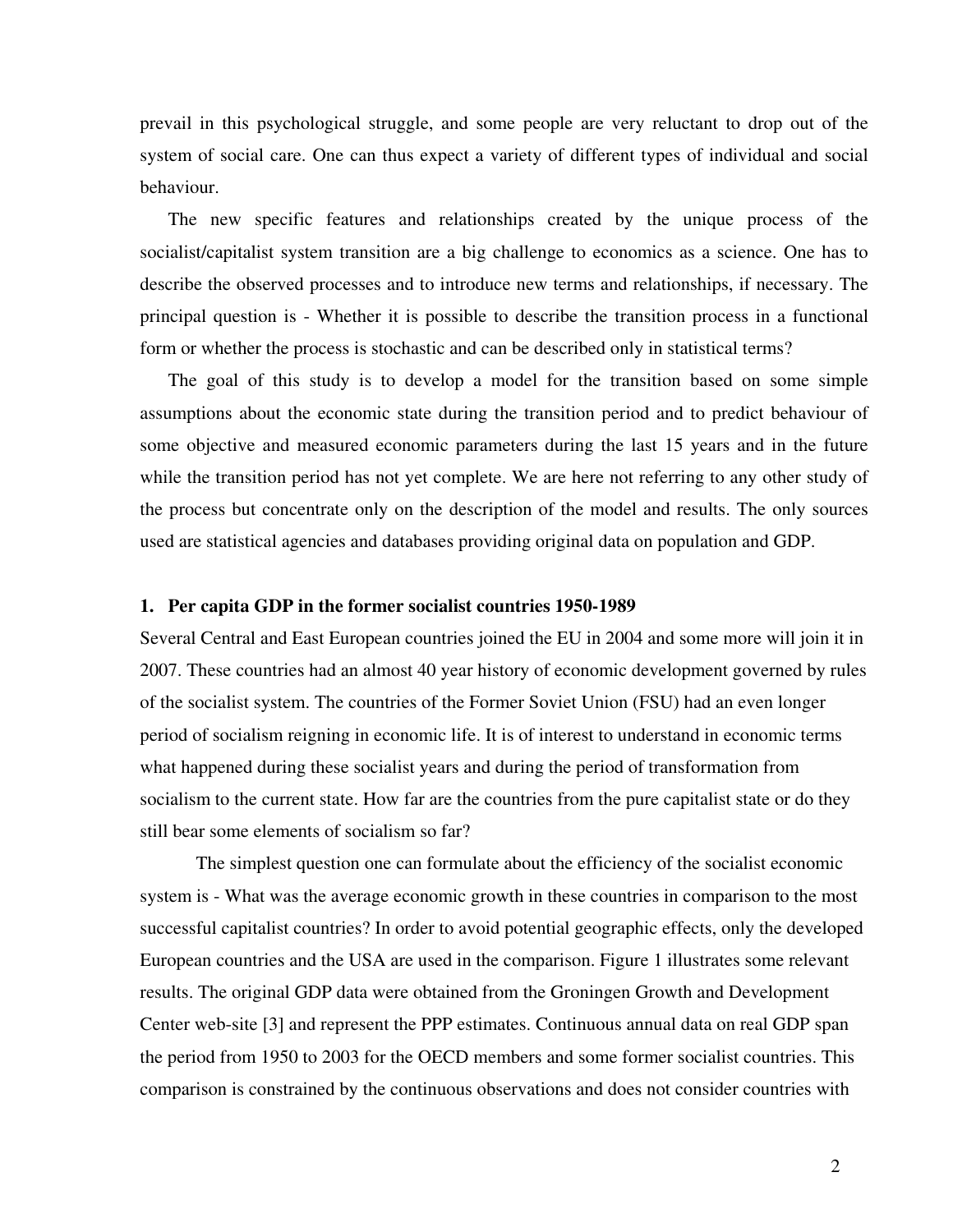any data gaps. Thus, only the USSR, Poland, Hungary, Czechoslovakia, Bulgaria, Yugoslavia, and Romania are represented.

 The former socialist countries (FSC) demonstrated a relatively high rate of per capita real GDP growth from 1950 to 1989. The end of the averaging period is chosen to separate the two principally different periods - the socialist period and the period of the transition to the capitalist system. This is not the exact date, which is derived numerically and used for each of the countries separately, but is a watershed between the two epochs. A more accurate start point of the transition period is determined for each of the studied countries below.

The observed average rate of growth for the FSC lies slightly above the corresponding rates for the most developed countries such as the USA, Switzerland, the UK, etc. On the other hand, the average growth rate in less developed capitalist counties (in terms of per capita GDP) such as Greece, Spain, and Portugal, is higher than in the FSC and in the most developed countries. This observation confirms the concept of the economic growth developed in [2] and briefly discussed below in section 2: the larger the per capita real GDP the lower the economic trend or the growth potential. Hence, the measured rate of economic growth in the FSC was consistently lower than one could expect from the per capita real GDP in these countries from 1950 to 1989.

Figure 2 displays the per capita GDP evolution in the FSC in comparison with the USA and Greece. The FSC had the per capita GDP during the whole period from 1950 to 1989 well below that in the USA in 1950. Greece represents a country which has been developing along the capitalist path with some temporary difficulties. The rate of economic growth in Greece was not high enough even to maintain the absolute lag behind the USA. The estimates of per capita GDP shown in Figure 2 (here and below PPP estimates are used for all the countries except the USA) are used for the modelling of the socialist period and the transition period as well.

By definition, the per capita GDP is determined as the total GDP divided by the total population. Because only people of 15 and above years of age contribute to GDP or earn income, the per capita GDP has to be corrected for the ratio of the population above 15 years of age to the total population. This correction was crucial for the analysis of the GDP evolution in the USA [1]. In many countries, relevant population data are not available, however. So, the per capita estimates made for the total population are used instead. This substitution may result in a somewhat inaccurate prediction of the GDP growth.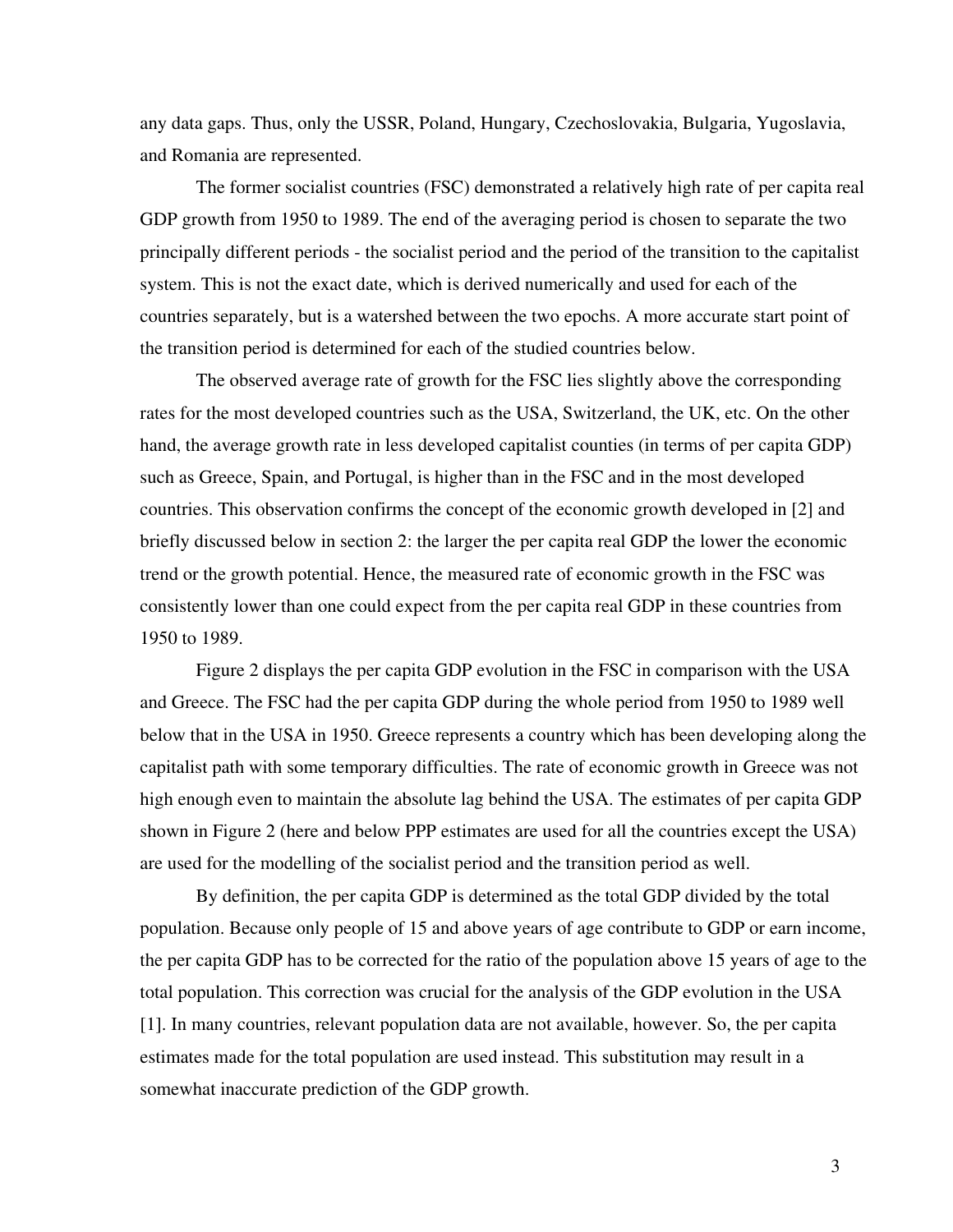The under-performance of the FSC during the socialist era in comparison with the developed capitalist countries is obvious if we consider the relationship between the GDP growth rate and the attained level of GDP per capita. The next question is - What is the maximum theoretical rate of the GDP growth that one could expect in the FSC if they were developing as capitalist countries? - or - How much did they lose during the socialist years?

#### **2. Macroeconomic model for the capitalist system evolution**

As established in [1], the economic trend is numerically equal to the reciprocal value of *Tcr* the duration of the period of the mean income growth with increasing work experience. The current (2005) value of  $T_{cr}$  in the USA is about 40 years. More specifically, the economic growth rate is defined by the following dependence between *Tcr* and the number of people of some defining age:

$$
d(GDP(i))/dt = (GDP(i)-GDP(i-1)/GDP(i-1)=0.5(N(i)-N(i-1))/N(i-1)+1/T_{cr}(i-1)
$$
 (1)

where  $d(GDP(i))/dt$  is the real GDP growth rate for the time unit interval  $dt=i-(i-1)=1$  (day, month, quarter, year) between the times *i* and *i-1*, *N(i)* is the number of people of some defining age and specific for every country at time *i*, and *N(i-1)* is the same at the previous time *i-1*. Completing the system of equations for the economic growth is the relationship between the per capita real GDP growth rate and *Tcr*:

$$
T_{cr}(i)=T_{cr}(i-1)\times\sqrt{2\pi}\left[I+\Delta GDP(i)\right]/GDP(i-1)-\Delta NT(i)/NT(i-1)]\tag{2}
$$

where  $\Delta NT(i)/NT(i-1)$  is the relative change of the total population above 15 years of age, *NT*, during the same period of time. This term is used to show the difference between the real GDP and real GDP per capita. The population distribution is an external parameter for the study, which does not depend (in the framework of the model) on the economic growth.

 The first term in equation (1), apparently, oscillates rapidly in time and has a cumulative value for the period from 1950 to 2003 much lower than that of the second term. Thus, one can neglect the first term in the first approximation and assume that the GDP growth rate in the long run depends only on the economic trend, *1/Tcr*. Then using the two data sets of real GDP and real GDP per capita one can compare the prediction by (1) and (2)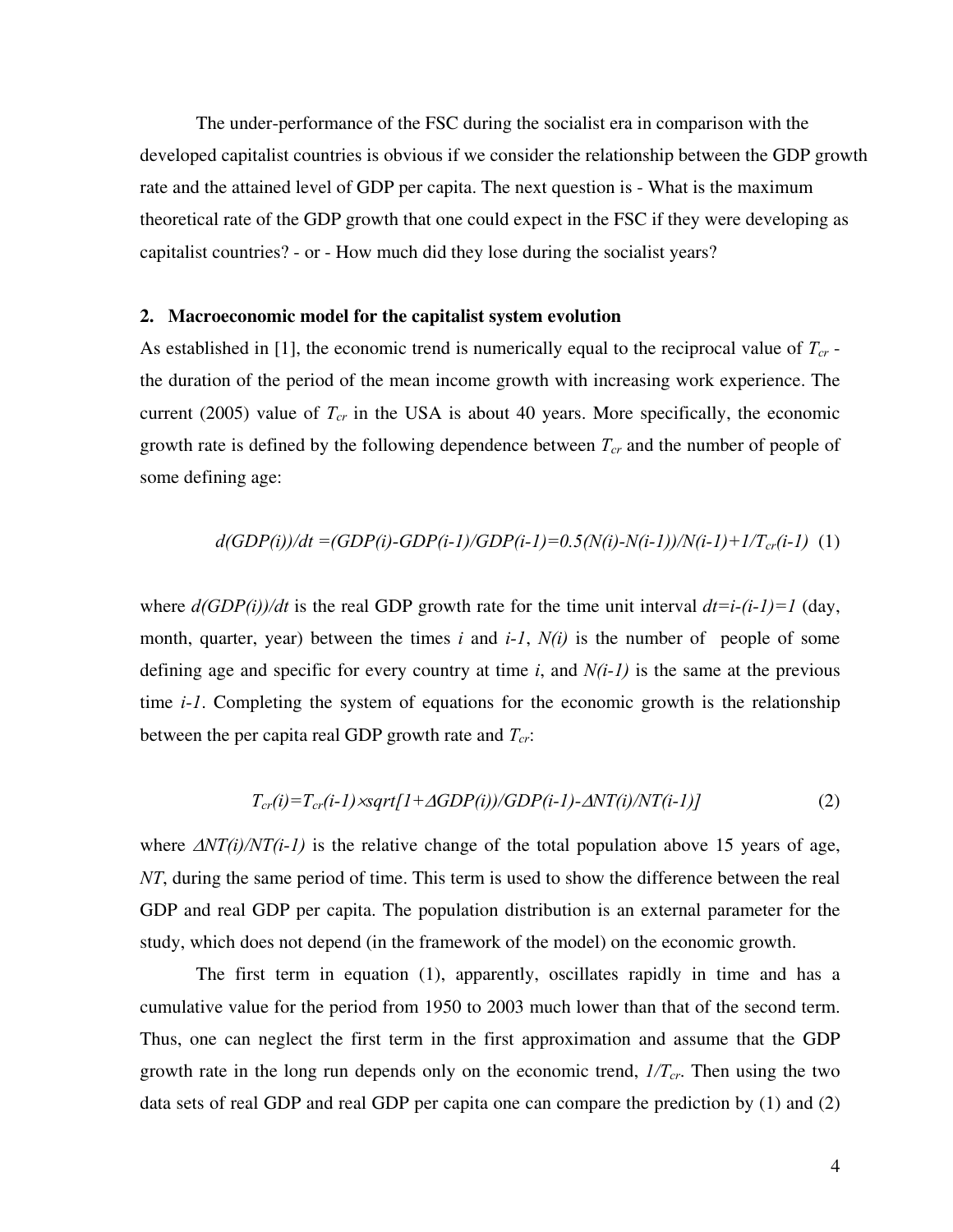with the actual data of per capita GDP growth rate. Figure 3 presents such a comparison for the USA. The data were obtained from the U.S. Census Bureau and the U.S. Bureau of Economic Analysis official web-sites [4, 5]. The actual values and values predicted by the (1) and (2) dependence of the real GDP per capita are shown.

 The original annual data for the per capita GDP growth rate have positive and negative values. In order to carry out a power law regression analysis, the data are shifted up by 0.15, effectively resulting in all positive values. The obtained trend line is shown in Figure 3 by a solid thick line and this is considered further below as predicting the economic trend. The theoretical economic trend for the per capita GDP is very close to the actual trend line. Because of the large positive shift in the original growth rate data the actual trend line has a biased power law exponent.

The actual unbiased trend line for the real GDP growth rate is obtained by averaging of the original growth rates over wide enough moving time windows and conducting the power law regression on these smoothed data. The results obtained by applying this standard procedure are shown in Figure 4. The time window width is 10 years and the time step is 1 year. The trend line has the exponent of - 0.497, which is very close to the theoretical value of -0.5, as one can see from (2). This observation demonstrates the applicability of relationship (1) and (2).

 The correction for the population above 15 years of age as discussed above is also applied to the per capita GDP data. The obtained regression and theoretical trend curves are show in Figure 5. The correction improves the consistency of the observed and theoretical curves.

The trend line in Figure 3, when corrected for the real dollar change from 1990 to 1999, is used below to estimate the potential economic trend for the countries in transition, depending on the measured value of per capita GDP in the countries. The exact relationship for the USA is as follows: *per capita GDP growth rate = 63.65x(per capita GDP)-0.8277* .

#### **3. Modelling of the socialism/capitalism transition process**

There is a strict relationship between efforts to increase personal income (and the total income or GDP as a sum of all the personal incomes) and the rate of income growth [1]. The efforts or capabilities to earn money are evenly distributed among the people with age above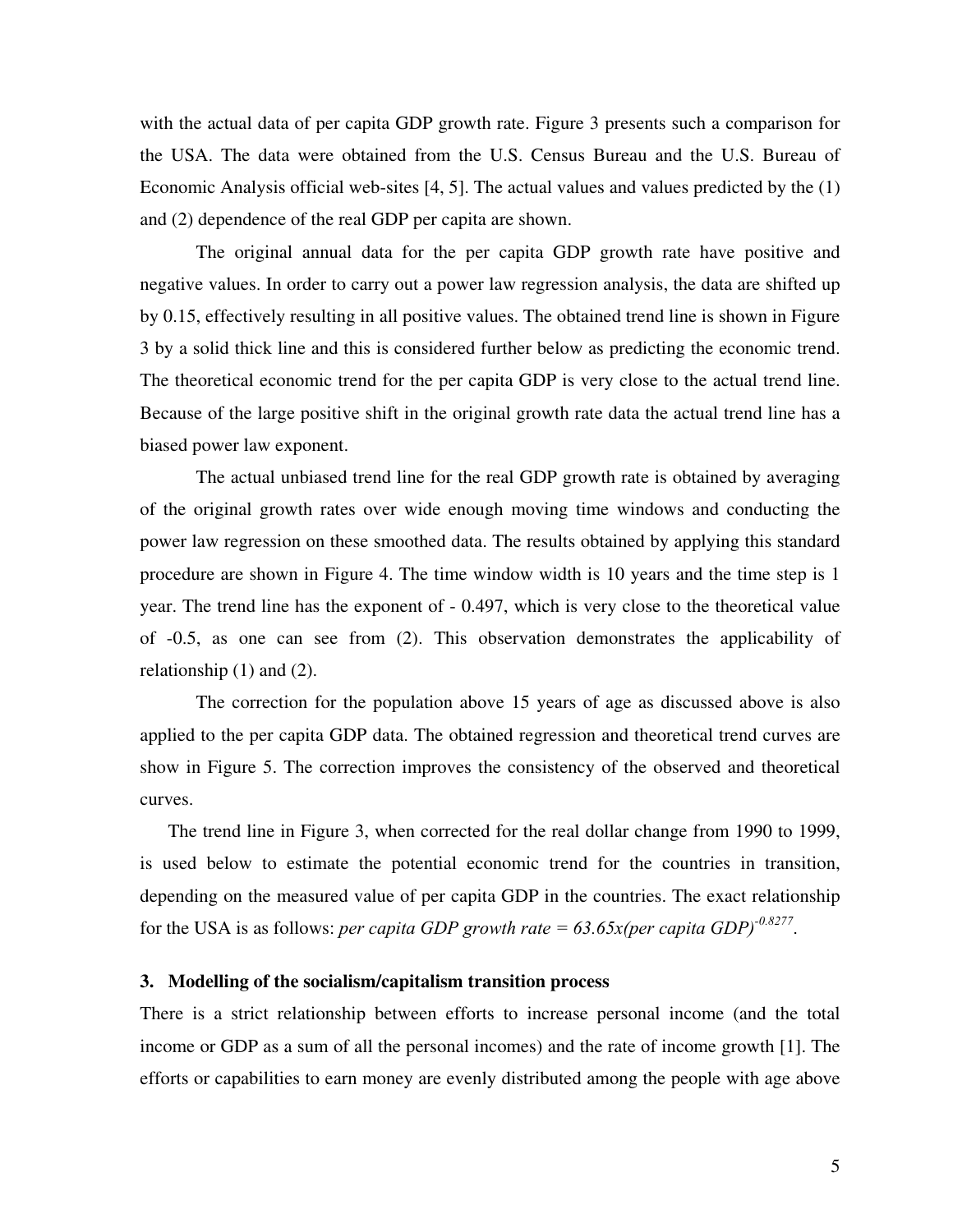15. When a person reaches some critical work experience *Tcr*, his/her capability to earn money drops to zero and the personal income rolls off exponentially. The economic development of a socialist system is similar to that of the capitalist system. The only difference is that the personal income in the socialist system has an upper limit and the people with the highest incomes can not contribute more to the total GDP. The overall income deficiency arising from the upper limit on income is about 15% of the GDP. This deficiency relative to the capitalist system resulted in slower economic growth and an increasing lag behind the developed countries from 1950 to 1989.

One can characterize the development of a socialist system using the same general relationship of income growth and capability to earn money as observed for the low-income end of the personal income distribution in the capitalist countries [1,2]. Such an approach results in obtaining numerical values of the defining parameters for the corresponding microeconomic model. When the FSC and the countries of the FSU passed the watershed in 1989-1991 and stepped into the transition zone, the capability to earn money under the socialist system effectively dropped to zero as in the case of an individual reaching the critical age *Tcr* [1]. Hence, the socialist system has undergone a free decay process with the disintegration rate proportional to that of the current level from the level attained by 1989. Such a process is characterized by an exponential roll off. The index of this exponential decrease can be determined from the corresponding observations. From the microeconomic point of view the process of disintegration can be described by a probability, *p*, constant in time, for a person to drop out of the socialist system of payment. Then the number of people leaving the socialist system per year is proportional to the share of the total number of people belonging to the socialist system so far,  $Ms(t)$ , with some coefficient  $\alpha s$ . This process is analogous top the radioactive decay and is governed by the same exponential law  $Ms(t) \sim exp(-a_s t)$ .

 When the socialist system starts to decay, the capitalist system starts to build up. The process of the capitalist system development consists of two different processes. The first is the increase in the portion of the population governed by the capitalist personal income distribution. The system starts with a zero value because no elements of the capitalist system had existed in the country before the process started. From the microeconomic point of view, the process is described by probability, *q*, constant in time, for a person to enter the capitalist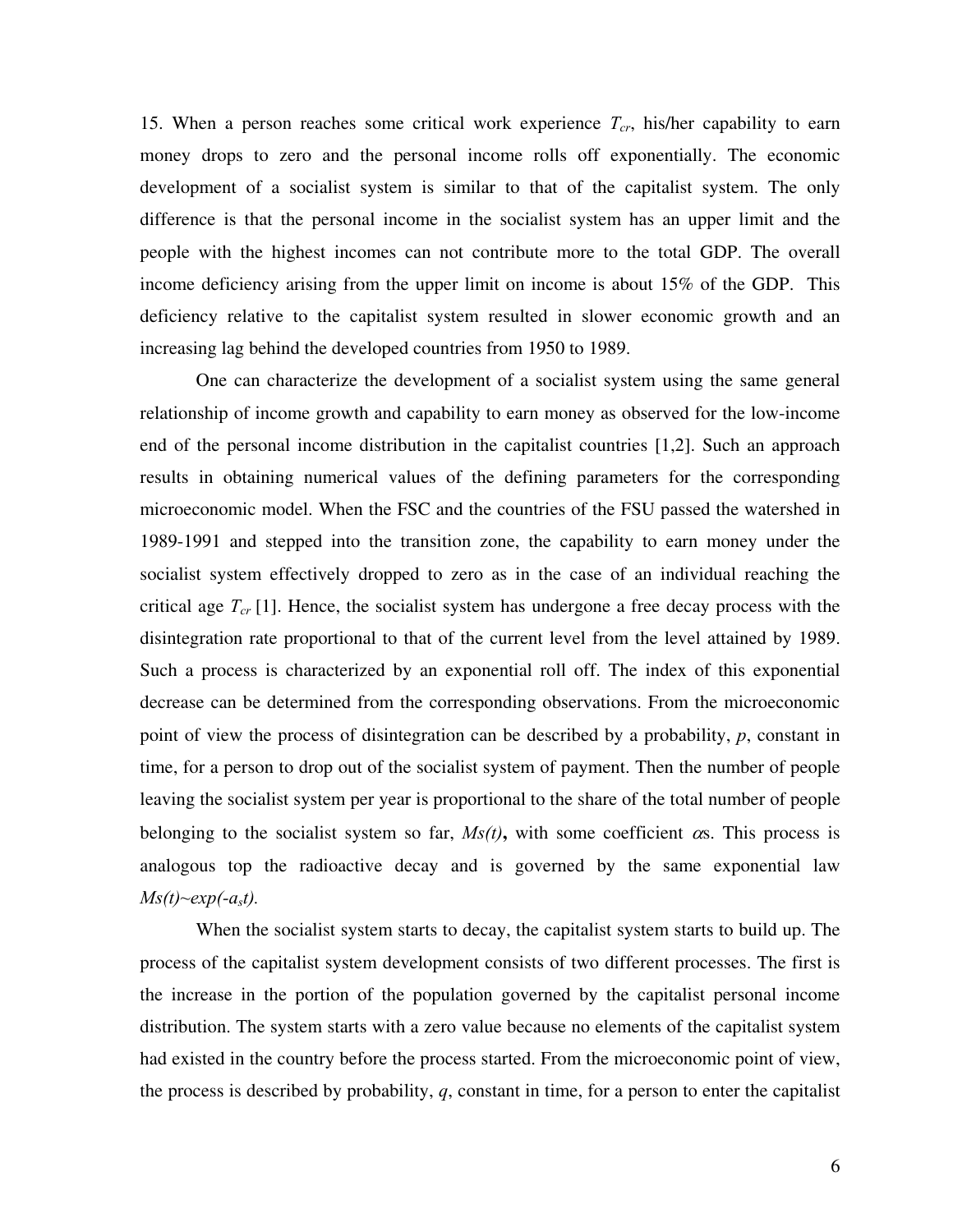system of personal income earning. This probability is constant for the population and differs from the probability to leave the socialist system, *p*. Moreover, the sum of *p* and *q* is not equal to one. The portion of the total population entering the capitalist system per year is proportional with coefficient  $\alpha_c$  to the number of people out of the capitalist system so far,  $1$ - $M_c(t)$ , where  $M_c(t)$  is the current portion of the capitalist system. Hence, the evolution of the capitalist portion of population is described by a relationship of the type  $M_c(t) \sim (1 - exp(-\alpha_c t))$ .

 Hence, the working age population (everybody above 15 years of age) during the transition period is shared among three reservoirs: socialist, capitalist, and not in either. The first reservoir is decaying at the rate  $-\alpha_s exp(-\alpha_s t)$ , and the second is growing at the rate  $\alpha_c exp(-\alpha_c t)$ . In order to keep the systems separate (no person participating in both principal systems) the rate of decay has to be larger than the rate of growth. This requires the inequality  $\alpha_s \geq \alpha_c$ . This condition effectively creates the third reservoir for the people temporarily being in neither of the two systems. This is not the same as to be unemployed because the latter is built into the capitalist system. It means to be not in either of the main systems of income distribution. For example, it could be a part of a local hidden economy or grey market.

The second growth process of the capitalist system represents the standard economic growth as routinely observed in developed countries. It also starts with a zero value of per capita GDP produced by the first participants of the new capitalist system. At later stages of the development, people enter the system at the current value of per capita GDP. Effectively, it means that newcomers reproduce in their own group the existing system of the personal income distribution. A similar effect is observed in the capitalist system with the younger generations entering the economy [1].

 The upper limit of the long term growth rate of the capitalist system (economic trend) is defined by the growth observed in the USA, i.e. the growth rate is controlled by the efforts and dissipation according to the defining relationships as discussed in [1]. In the short term, this process can be described by an exponential growth with some constant index  $\alpha$ . In the long term relationship (2) indicates a monotonic decrease of  $\alpha$  with increasing per capita GDP.

So, the defining equations describing the per capita GDP evolution during the transition from socialism to capitalism are as follows: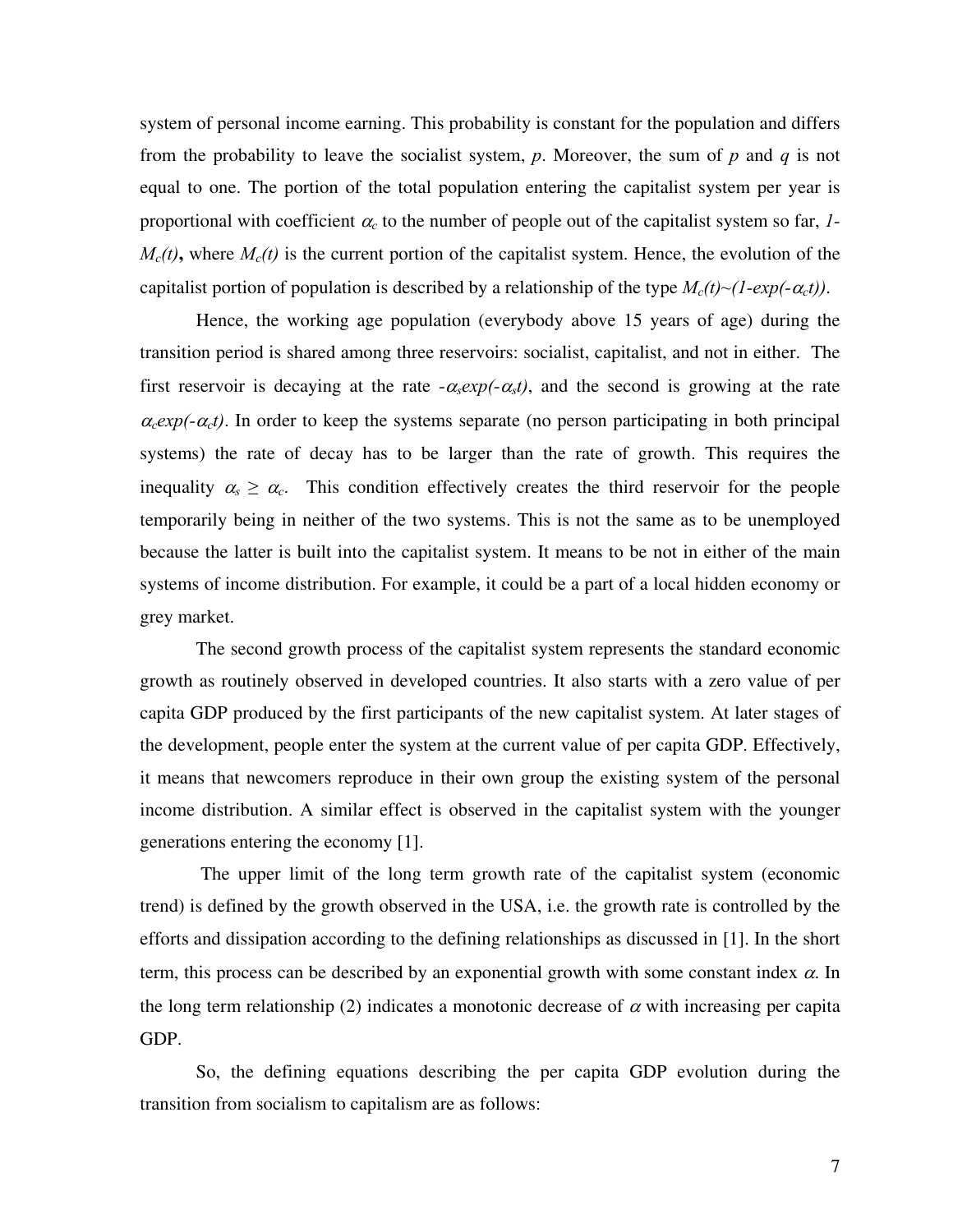$$
M(t)=M_s(t)+M_c(t)
$$
  
\n
$$
M_s(t)=M^0{}_s exp(-\alpha_s t)
$$
  
\n
$$
M_c(t)=(1-M^0{}_c)(1-exp(-\alpha_c t))exp(\alpha t)
$$
\n(3)

where  $M(t)$  is the total per capita GDP at time *t*,  $M_s(t)$  and  $M_c(t)$  are the portions of the socialist and capitalist systems in the total per capita GDP,  $M(t)$ ,  $M^0$ <sub>s</sub> and  $M^0$ <sub>c</sub> are the initial portions of the socialist and capitalist system in the total per capita GDP, *M(0)* **(**we assume  $M^0{}_c = 0$ ,  $M^0{}_s = 1$ ),  $\alpha_s$  is the dissipation factor of the socialist system decay,  $\alpha_c$  is the dissipation factor of the capitalist system growth, and  $\alpha$  is the observed economic trend of the capitalist system growth. In (3) we implicitly assume that the portions of the socialist and capitalist systems in the total per capita GDP are proportional to the share of the system in the total population.

We neglect the term for internal growth (positive or negative) of the socialist system in equation (3) because of the fast decay of the system itself. In any case, the growth of the socialist system is also an exponential process with some index  $\alpha_{si}$ . This index can be effectively included in the index <sup>α</sup>*s*.

The transition process between the socialist and capitalist systems is described by an equation containing three defining parameters. The exact values of the parameters can be determined by a standard matching process: the parameters are varied in the reasonable range to get the best fit between the observed and predicted time histories of *M(t)*. We did not apply any formal statistical procedure like  $\chi$ -squared criteria, but only used the "eye-fit", which usually provides reasonably good accuracy. Our principal goal is not to find the exact values of the defining parameters, but to demonstrate the consistency of the modelling approach.

Figures 6 and 7 illustrate the procedure as applied to Russia. The starting point of the transition process is 1991, when the largest republics of the Former Soviet Union announced their independence and initiated the new economic policy towards capitalism. The Groningen data set provides relevant values of the per capita GDP (Geary-Khamis PPP) for the studied period. The initial presence of the socialist system,  $M^0$ <sub>s</sub>, is 1.0, i.e. no capitalist elements before 1991 had been permitted in Russia. The best-fit model is characterised by the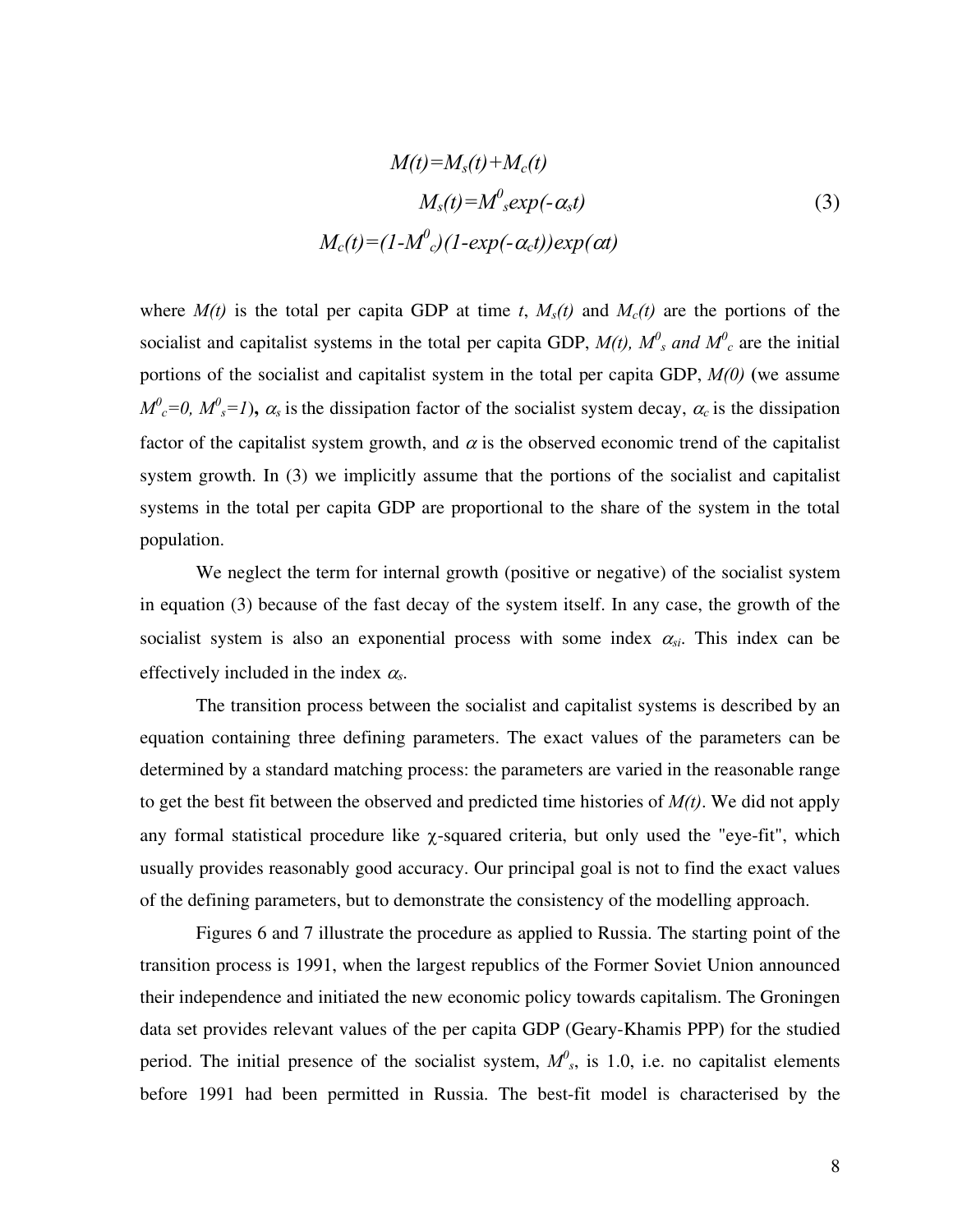following defining parameters:  $\alpha_s$ =0.24,  $\alpha_c$ =0.066,  $\alpha$ =0.033. The socialist system portion in the total GDP per capita drops relatively slowly compared to the Central European countries, as is shown below. The current  $(2005)$  value of the socialist system portion is only  $2\%$ . There were large elements of socialism in the mid 90s, however, when the sharpest economic decrease was observed.

The build-up of the capitalist system is also characterised by a relatively slow rate. Parameter  $\alpha = 0.066$  provides only about 65% of the population to be in the capitalist system 15 years after the start. The residual 33% of the total population are not then formally included in either of the main income distribution systems. This reservoir is potentially feeding the black market and antisocial groups. Moreover, the growth rate of the capitalist system portion in Russia is currently low and special efforts are needed to create conditions to enable more people to enter the capitalist system of production and distribution. The 33% portion of "non-attributed" population is one of the highest among the former socialist countries.

Figure 7 displays the evolution of the predicted and measured per capita GDP in Russia. The observed coincidence is very good given the simplicity of the model and possible errors in the PPP per capita GDP estimates. In general, only relatively smooth and coordinated changes have occurred in the Russian economy since 1991. The transition process has two branches: one downward (from 1991 to 1998) and one upward (from 1998 to present). Currently, the economic growth in term of the per capita GDP is fuelled by two processes: the internal growth of about 3.3% and the growth of the capitalist system portion of about 2.2%, making about  $7.3\%$  (=0.022x0.033) in total in 2004. Both factors of growth are decaying in time. The first one is limited by the attained level of the per capita GDP. The growth rate limit corresponding to the initial Russian per capita GDP of \$7371 in 1991 was 4.0% (=63.65x7371<sup>-0.8277</sup>), and the current value of the limit is also about 4.1%. In relationship (3), we neglect the potential growth rate change during the transition period.

The value of the current internal growth of the per capita GDP in Russia is somewhat lower than its potential value as defined by the growth rate observed in the USA at the same level of the per capita GDP. The difference is not large, however, and may be partially explained by the accuracy of the PPP per capita GDP and GDP growth rate estimates. The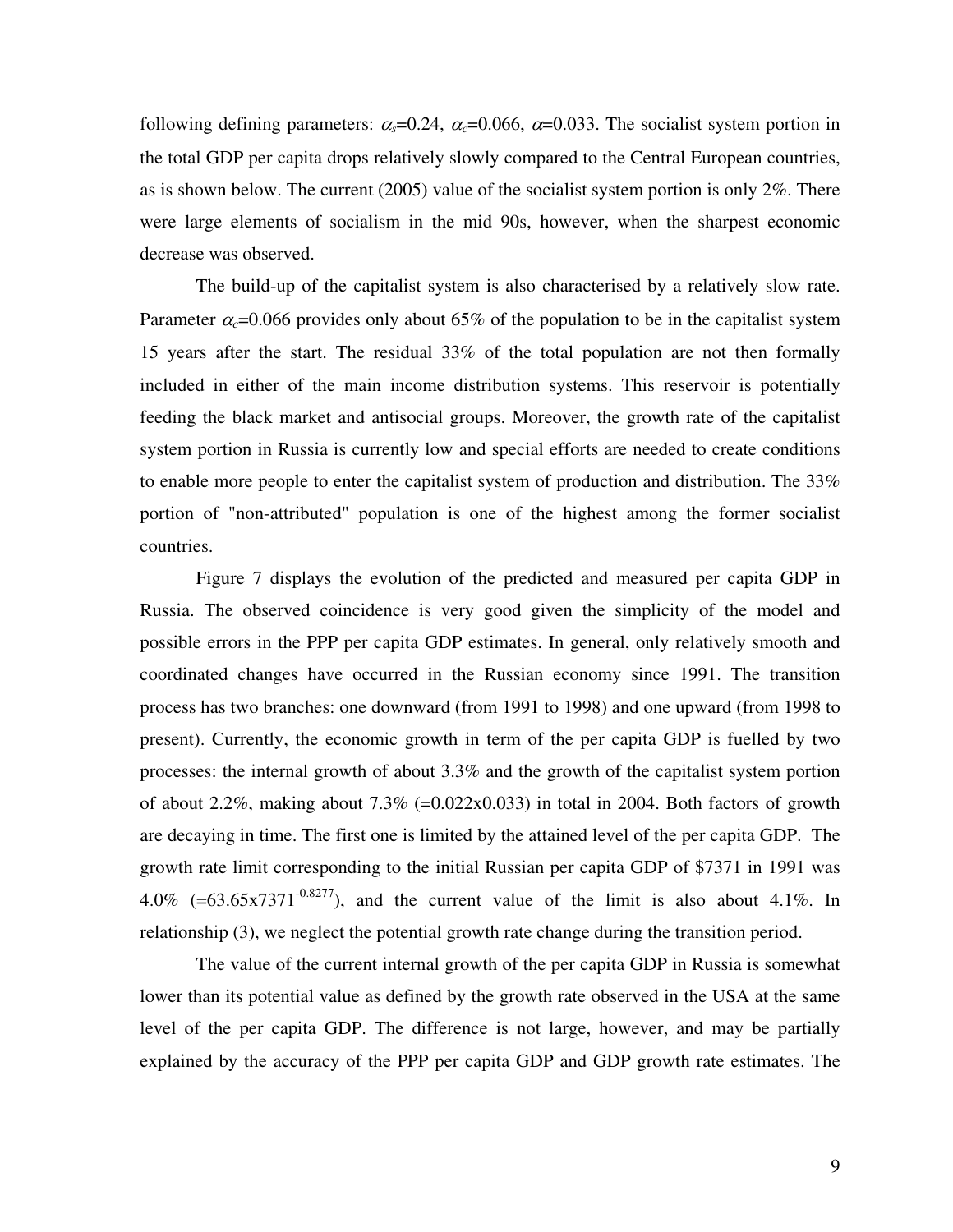Russian Federation has some room to accelerate the growth both by increasing the portion of the capitalist system and by using the whole potential of the capitalist system growth.

Figure 8 displays the observed and predicted evolution of the per capita GDP in Hungary. The start point for process is 1990. The observed GDP changes are not as smooth as those in Russia. The deviations from the predicted curve may be due to the effects of the population changes defined by the first term in the equation (1). These deviations are only short period oscillations and do not change the economic trend. Currently, the observed and predicted curves are in a very good agreement and one can expect the future GDP per capita developing along the predicted line. The evolution of the socialist and capitalist shares in Hungary is shown in Figure 9. Because the defining parameters,  $\alpha_s = 0.40$  and  $\alpha_c = 0.23$ , are larger than those for Russia, the evolution of the capitalist and socialist portions is much faster. There is no socialist system in Hungary any more and its portion is well below 1%. The capitalist system has occupied almost the whole available model space - population portion. The observed growth of the Hungarian economy is totally due to the inherent growth of the capitalist system. The long-term trend of the per capita GDP growth derived by the modelling is 2% ( $\alpha$ =0.02). This value is below the potential of 4.2% as obtained for the per capita GDP of \$6903 in 1989. At present, the theoretical economic trend is 3.7% for the per capita GDP value of \$7930. Hence, the Hungarian economy grows at a slower pace than expected.

The Polish GDP per capita evolution is presented in Figure 10. The predicted curve excellently describes the initial part of the transition process from 1989 to 2000. Only minor deviations were observed for this period. In 2000, a major deviation from the predicted curve coincided with two years of very slow growth. The observed economic trend apparently returns to the predicted slope after 2002: the theoretical curve after 2002 is almost parallel to the observed one but lies higher. The deviation may be of the same nature as was discussed for Hungary - high-frequency oscillation due to corresponding change in population of some specific age. Thus one can expect the observed curve to return to the predicted one in some short time in a rebound process. Some irreversible process is also possible. Then the curves will stay parallel in future until the next oscillation - negative or positive.

The observed Polish economic trend is higher than in Hungary - 3%. The potential value for the per capita GDP of \$5700 in 1989 is 5.0% and 3.7% for \$8000 in 2004. So, currently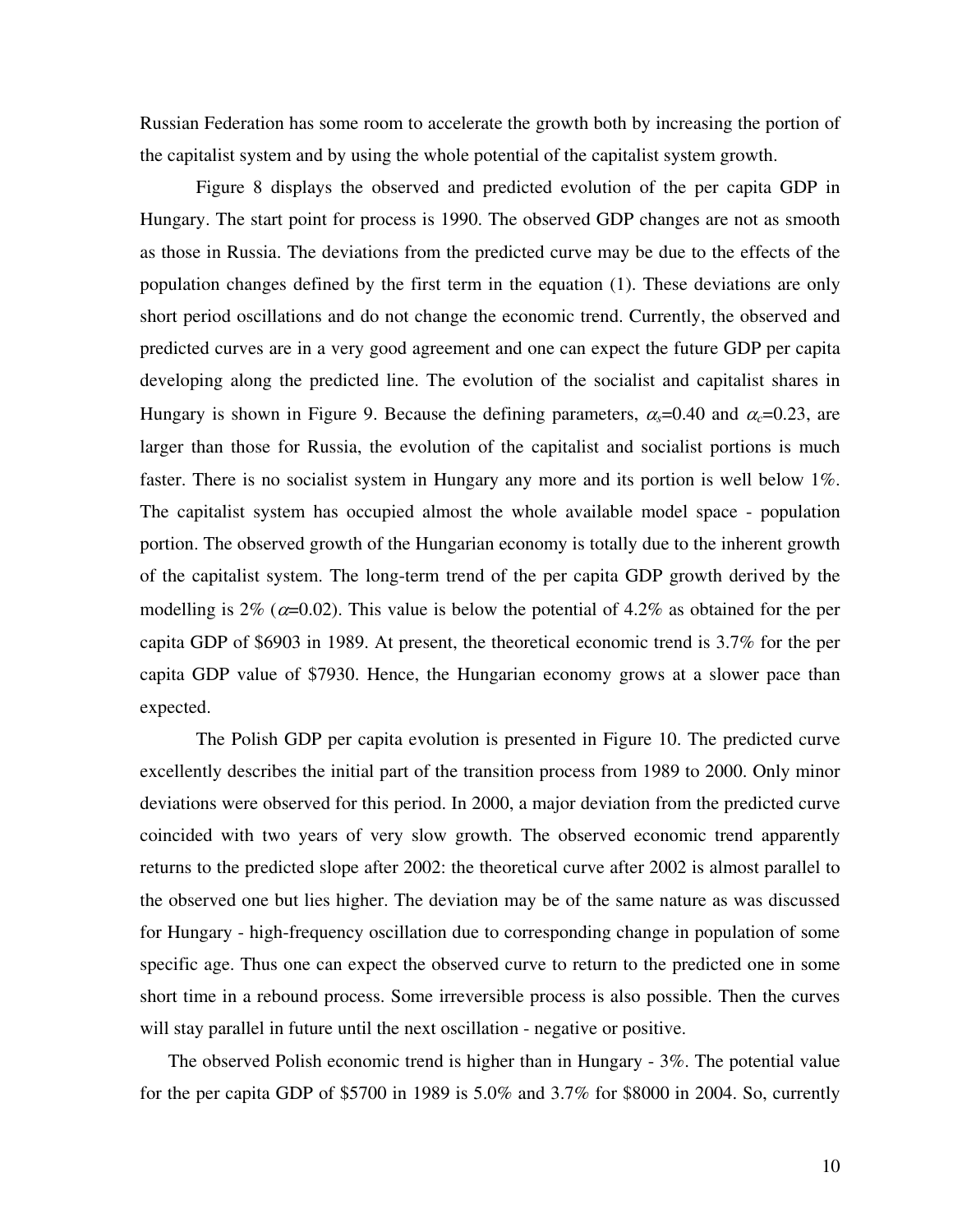Poland uses a large part of the potential economic growth. The portion of the capitalist system in Poland is approaching 100% as in almost all other Central European countries. (Slovenia is an exception.) This large portion has been achieved due to a high value of the index  $\alpha_c = 0.23$ .

 The Czech Republic and Slovakia are very close in their defining parameters and evolution shown in Figure 11 and 12. Slovakia has slightly lower per capita GDP and a slightly higher growth rate. The Czech Republic had a slow down period from 1995 to 1997, but then returned to the monotonic growth with  $\alpha$ =0.017, as represented by the parallel theoretical and observed curves since 1998. The Czech growth is lower than the expected value of 3.1% for the per capita GDP of \$10,000 in 2004. In 1990, the expected growth rate was 3.4%.

Slovakia also had a short period of deceleration in 1998 and 1999. Since then it has been consistently returning to the predicted curve with  $\alpha$ =0.019. The theoretical trend of the per capita GDP growth rate in Slovakia has changed from 3.8% in 1990 to 3.4% in 2004.

Two more examples are Bulgaria and Slovenia. They are characterised by the smallest and largest among the studied countries per capita GDPs with \$6200 and \$14632 respectively. The expected growth rates are 4.6% and 2.2%. The actual values are 2.9% for Bulgaria and 2.0% for Slovenia. Thus, Bulgaria struggles to use all the advantages of capitalist growth, and Slovenia nearly reaches its highest potential performance. It is interesting that the two countries are characterised by almost the same defining parameters except for the growth rate. These parameters indicate a relatively low rate of the socialist system dismantling and relatively slow implementation of the capitalist system.

The lowest point of the per capita GDP decline for all the Central European countries is at 0.8 of the initial value. This results from the coordinated decay and build-up with an  $\alpha$ <sub>*s*</sub>/ $\alpha$ <sub>*c*</sub> ratio of 2. The closer is the ratio to 1.0, the shallower the trough in per capita GDP. The ideal case is with the ratio equal to 1.0, when the total population immediately jumps from socialism to capitalism with no delay in the third reservoir. Russia is characterised by a high ratio that is above 3. This makes the trough deep and the transition process long with many people not in either of the main economic systems. Russia does not have the highest ratio among the countries in transition. Moldova has a ratio of 10. This and some other cases are illustrated in Appendix A.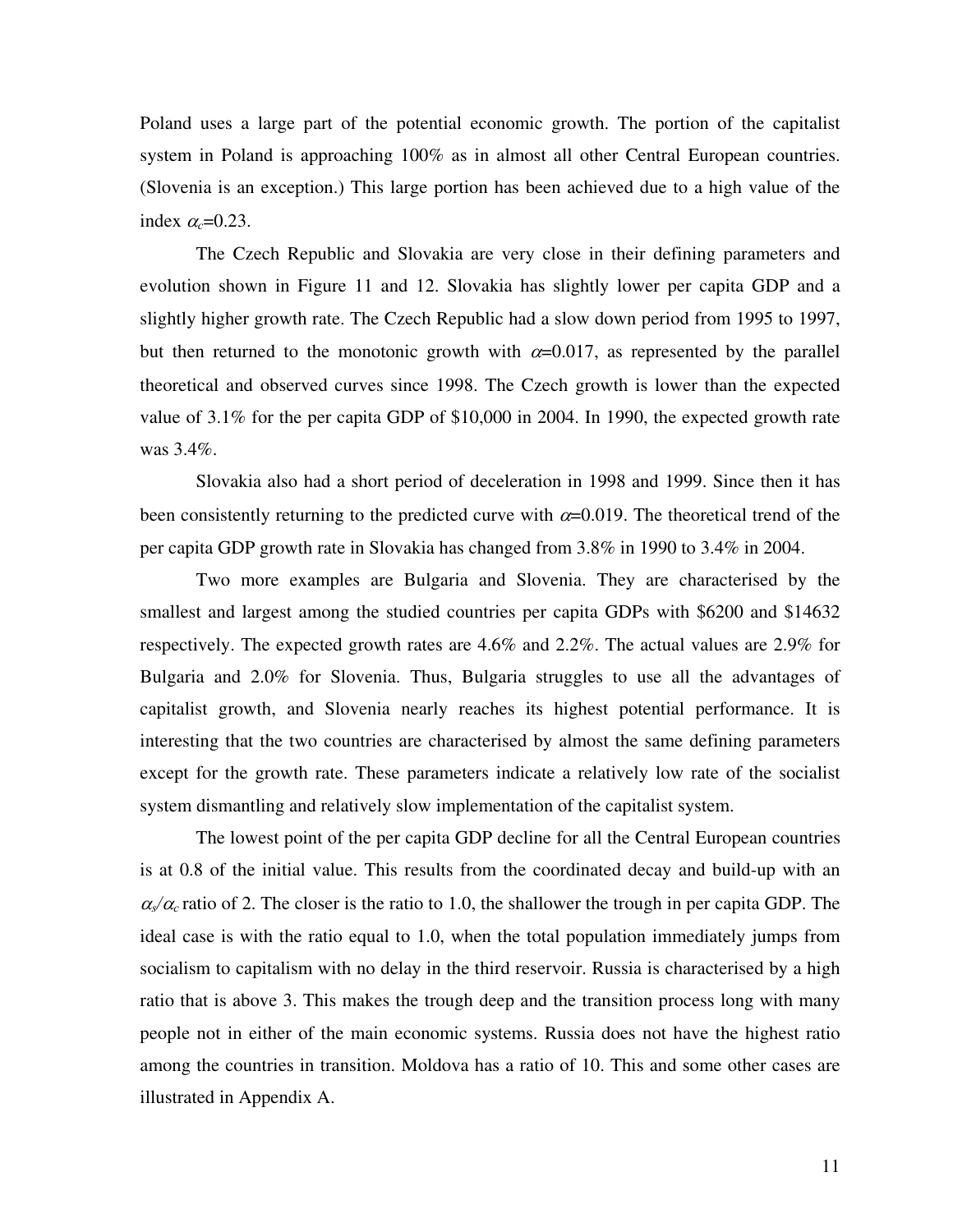#### 4. **The future for some new EU members**

The above discussion results in a conclusion that the transition process has effectively finished in the Central European countries. Thus, the potential rate of per capita GDP growth in the countries is limited by the value defined by the attained level of the GDP per capita, as it is in other developed countries. Any deviations from the theoretical rate can be explained only by variations of single year population of some defining age or by inefficient organization of the economy. The former can only be of a short-term nature. The latter is expressed in the fact that many developed countries are characterized by lower values of economic trend than the USA at the same level of GDP per capita.

 Here we assume that the economic growth in the FSC in future will follow its highest potential value depending on the per capita GDP. No inefficiency in the organization of the economy is allowed and the best case scenario for the development is realized in the next 50 years. Equations (1) and (2) completely define the future of the FSC with the start point in 2005. The observed values of the per capita GDP in 2004 are used as initial values.

Figures 15 and 16 show the evolution of the per capita GDP in Hungary and Poland in comparison with the USA. Czech Republic, Slovakia, Bulgaria and Slovenia have histories of the economic development similar to those of Hungary and Poland but with different initial values. The GDP per capita curves are theoretical after 2004 and the observed ones before 2004. The USA curve is much higher and has no flat and downward parts as was observed in Hungary and Poland for a long time. In Poland, the stagnation process started in late 70s. Hungary is characterized by a shorter period of low performance.

The best case scenario results are realized by maintaining for absolute lag behind the USA in terms of GDP per capita. At present, this lag represents about \$20,000 dollars (chained 1999). In relative terms, the lag will decrease as a function *X/(X+A)*, where *X* is the per capita GDP in a given FSC and A is the constant absolute lag in 2004.

#### **5. Discussion and conclusions**

At first glance, the above consideration and the results obtained are similar to many other investigations which sometimes use very sophisticated interpolation and extrapolation procedures in order to describe the observed economic time series. There are several aspects,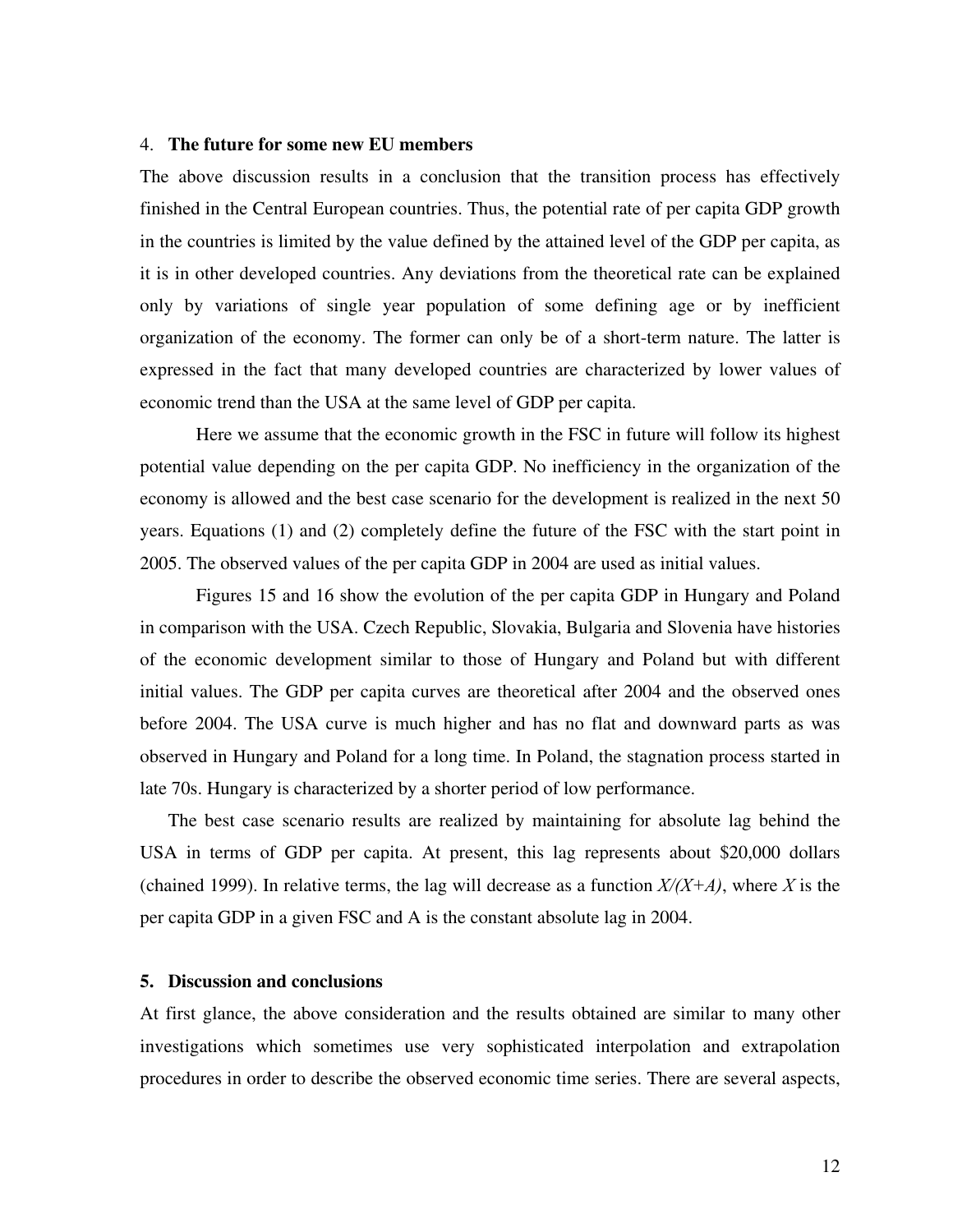however, which are inherently different between this study and other interpolations. It was found that the exponential functions not only describe economic processes well, but also result from basic economic relationships at the micro level, which are solutions of the equations defining the personal income distribution and its evolution. One can consider the functions as basic functions or eigenfunctions of the economic processes. Hence, the interpolation we have carried out is based on a full system of eigenfunctions, which potentially can provide the exact description of the observed processes. The assumption of the even distribution of the probability for a person to leave the socialist system or to enter the capitalist system is not only reasonable but also is the simplest possible and consistent with the even distribution of the capability to earn money and the means used to earn money discussed in [1]. As a result, one has a simple system that excellently describes the transition from the socialist system to the capitalist system expressed in terms of per capita GDP.

The per capita GDP is a fundamental parameter defining the economic state in any given country, i.e. the attained level of development. The total GDP depends on the total population but is often misinterpreted to represent the level of economic development of some countries. The mistake is revealed by the fact that the per capita GDP is the only parameter defining the potential rate of economic growth or economic trend. So, a high growth rate is not large achievement for countries with low per capita GDP because it is expected. And some slow growth in developed countries is not a characteristic of underperformance. The countries have to be evaluated by their performance relative to the theoretical value. The best criterion is not the relative per capita GDP growth, but the absolute increase, as is clear from Figures 15 and 16, where the theoretical absolute lag is constant.

As we have seen above, not many of the FSC and FSU countries follow their potential path of growth. The majority find themselves below the potential and only a few have a short term growth rate above the potential (see Appendix A). In the long run, there is an upper limit, however.

The goal of this study is only to estimate exactly the current state of various economies in transition in terms of the model developed, and not to give any specific recommendations on how to improve the situations. The current situation derived from the model provides a good indication to the measures needed to be taken to move the situation in a "positive" direction.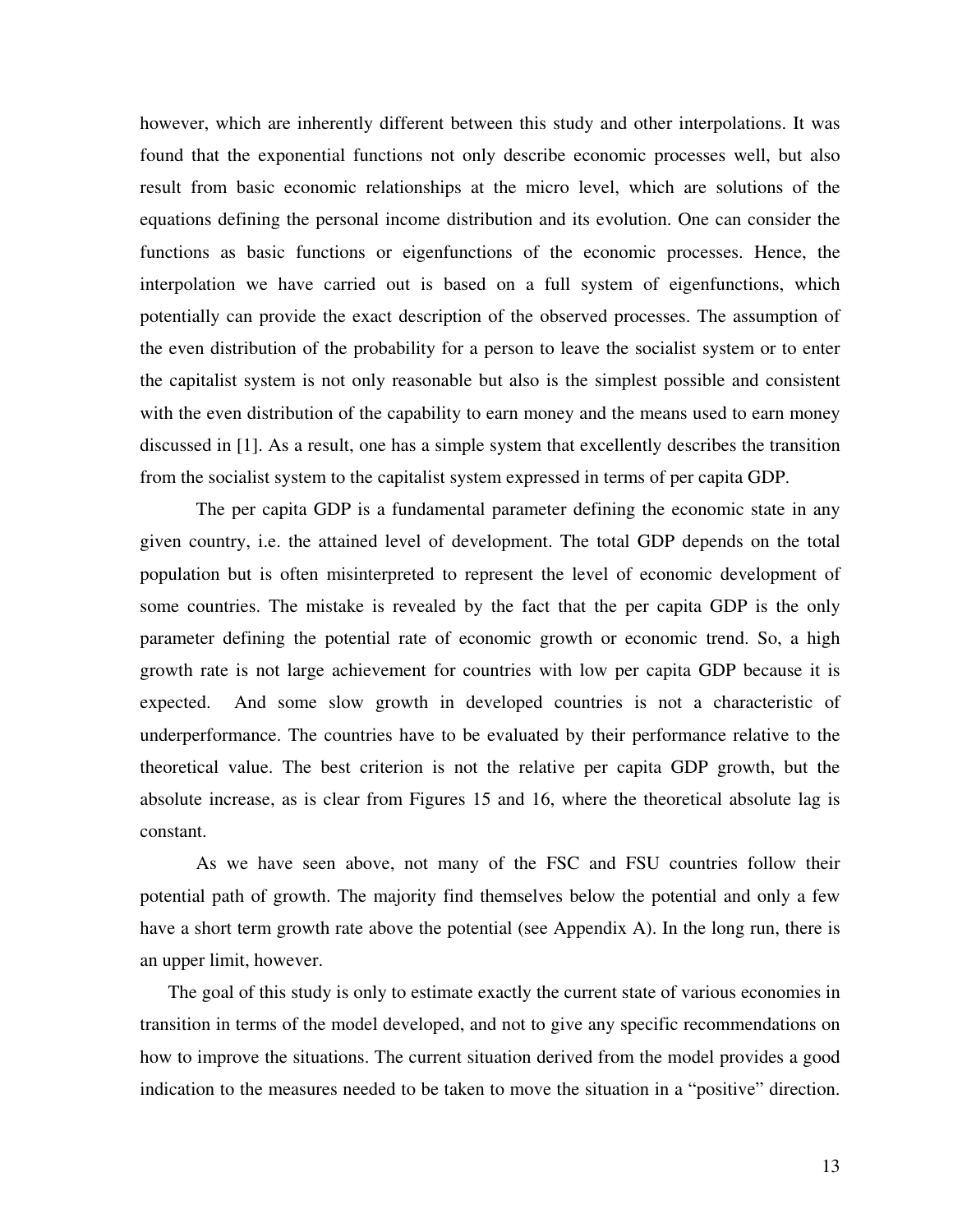A comparative analysis of various countries in transition is also helpful for understanding what direction of development is positive in terms of per capita GDP.

The principal result of this study is the model for the transition from the socialist to capitalist system. The model is defined by only three parameters, which have very clear analogies in natural sciences. Hence, the interpretation of the obtained results can also be simple. Although the model is easy to use and to interpret, the values of the defining parameters for a particular country could not be obtained beforehand. Every country has a specific set of conditions and internal population relationships. The conditions define the values of the indices. It is hard to judge whether it is possible to change the indices for the countries still in the transition, but any reasonable behaviour has to be directed towards decreasing the ratio  $\alpha_s/\alpha_c$  and increasing  $\alpha$ , if possible.

#### **Acknowledgments**

The author is grateful to Dr. Wayne Richardson for his constant interest in this study, help and assistance, and fruitful discussions. The manuscript was greatly improved by his critical review.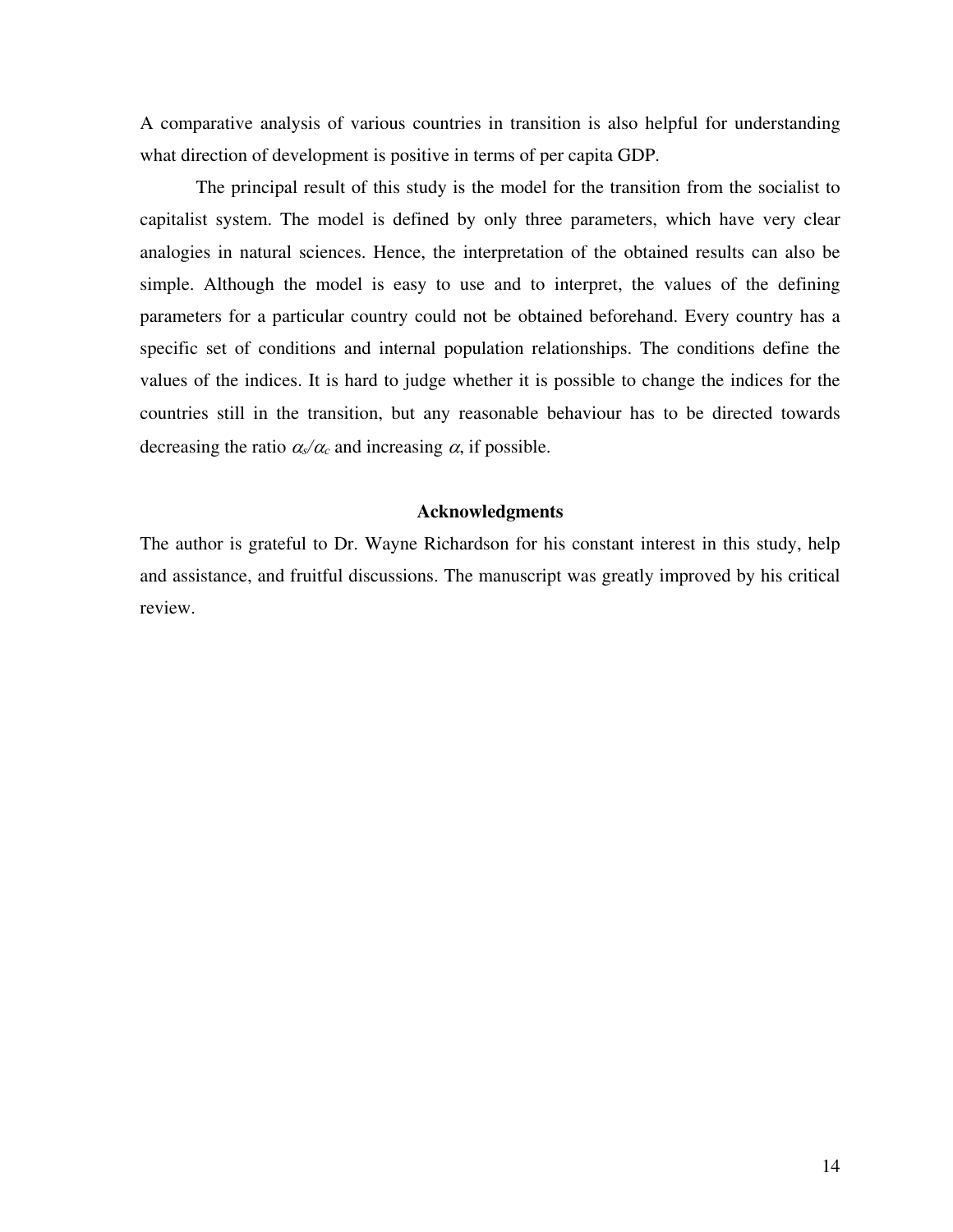#### **References**

- 1. Kitov, I.O., A model for microeconomic and macroeconomic development. (2005) Working Papers 05, ECINEQ, Society for the Study of Economic Inequality.
- 2. Kitov, I.O., The personal income distribution in the USA. High incomes. (2005) Working Papers 02, ECINEQ, Society for the Study of Economic Inequality.
- 3. Groningen Growth and Development Centre and The Conference Board, "Total Economy Database", January 2005, http://www.ggdc.net
- 4. U.S. Department of Commerce, Bureau of Economic Analysis, "National Income and Product Accounts Table", Table 1.1.5. Gross Domestic Product Seasonally adjusted at annual rates. Last Revised on March 30, 2005.

http://bea.gov/bea/dn/nipaweb/TableView.asp#Mid

5. U.S. Census Bureau, "Historical National Population Estimates: July 1, 1900 to July 1, 1999. Population Estimates Program, Population Division", Internet Release Date: April 11, 2000 Revised date: June 28, 2000.

http://www.census.gov/popest/archives/1990s/popclockest.txt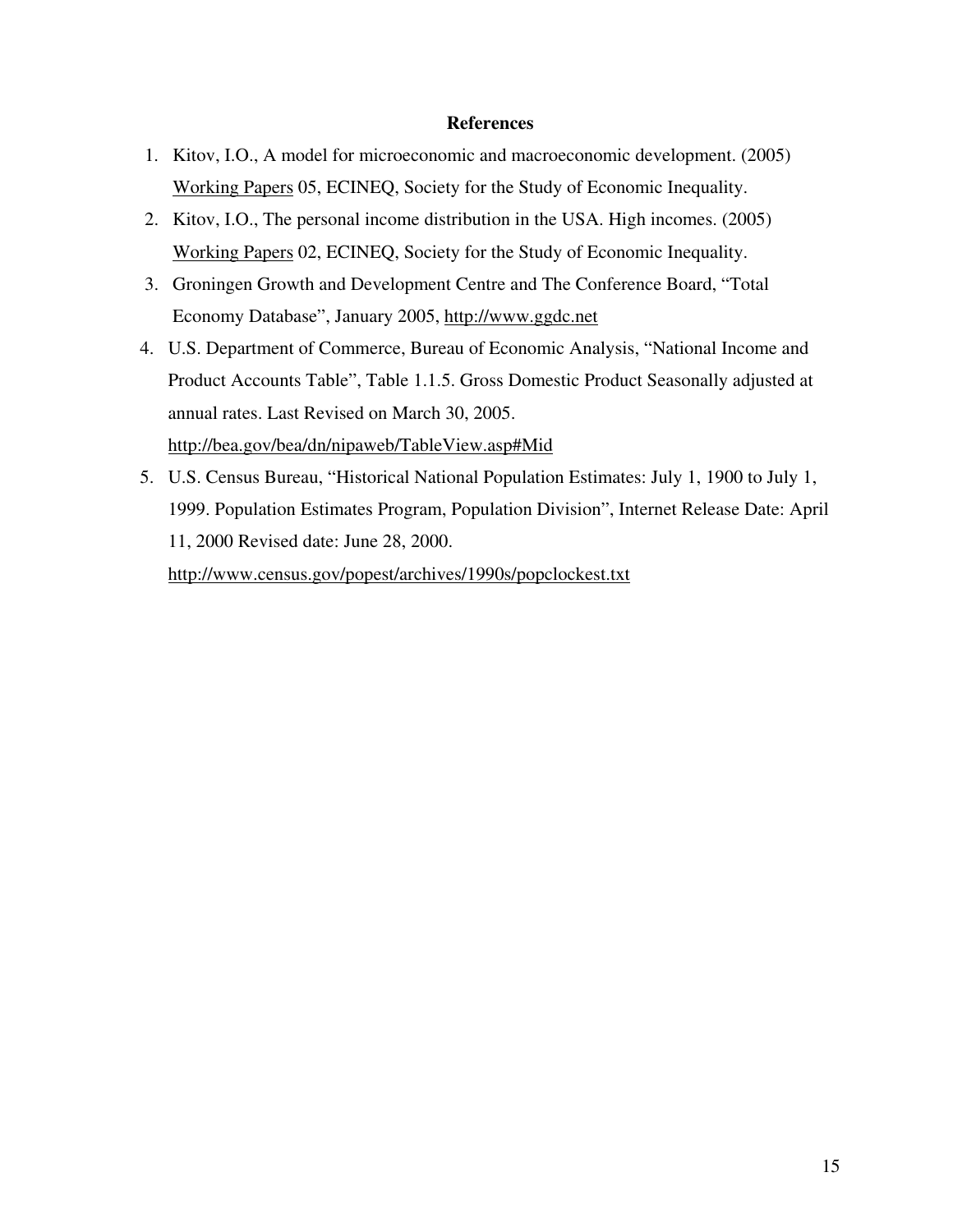## **Figures**



Fig. 1. Average per capita GDP growth rate for some developed counties and the FSC for the period from 1950 to 1989. Greece, Portugal, and Spain have the highest average growth rate. The FSCs match the level of the countries with the highest GDP per capita.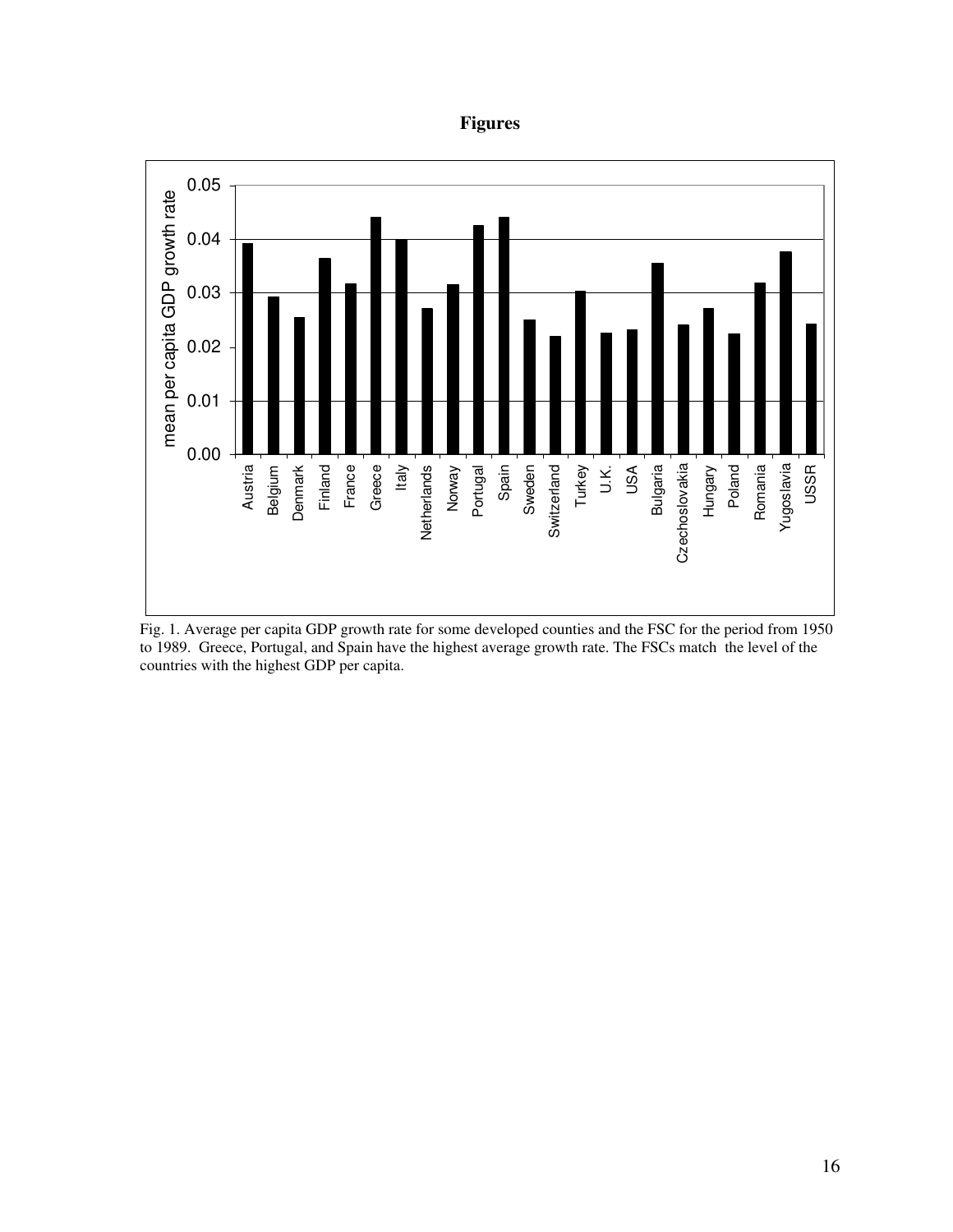

Fig. 2. Evolution of the per capita GDP in the FSC in comparison with the USA and Greece for the period from 1950 to 1989. The absolute gap between the USA and other countries increases with time demonstrating a more efficient economy in the USA.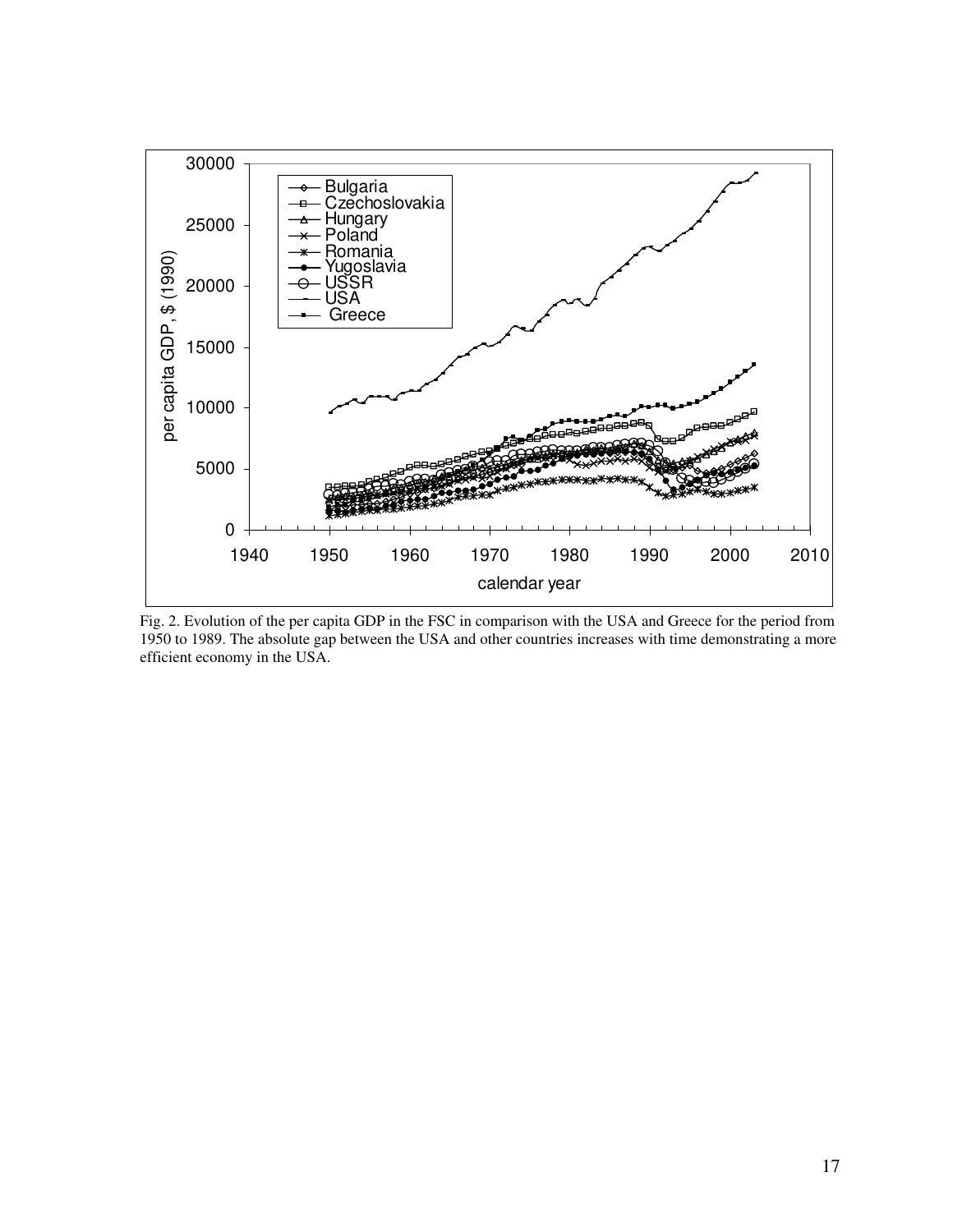

Fig. 3. Real GDP per capita growth rate (chained 1999 US dollars) in the USA from 1930 (\$6301) to 2003 (\$34831). The measured growth rate values are shifted up by 0.15 in order to make them all positive and to carry out a power law interpolation shown by a solid line. The power law regression line of the observed growth rates (e.g. economic trend) is compared with the theoretical economic trend represented by the relationship 1/Tcr-dN/N+0.15.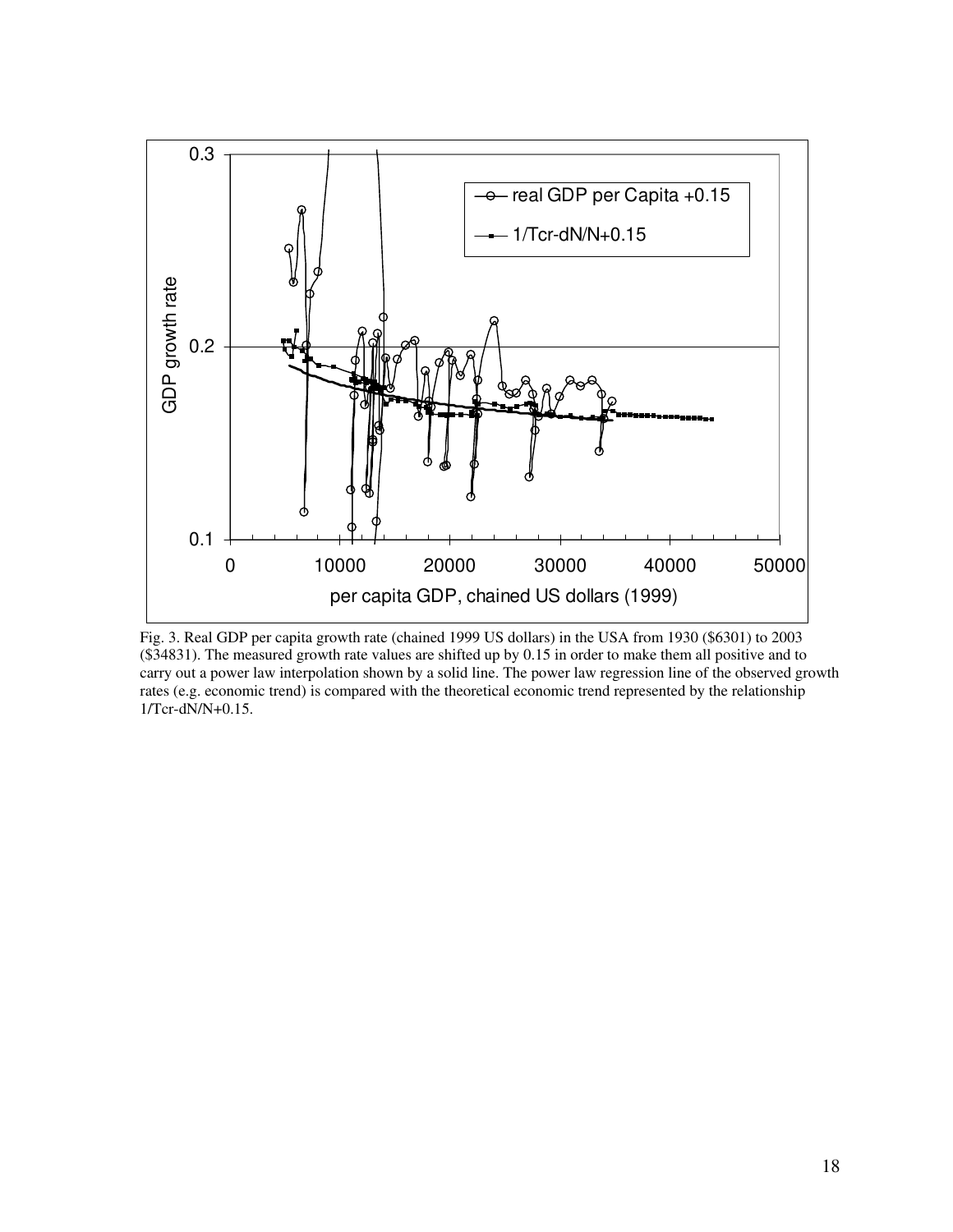

Fig. 4. Power law regression (solid line) of the real GDP growth rate averaged values. The growth rates are smoothed (averaged) using a 10 year wide time window with a 1 year step. The power law exponent is -0.48, i.e. very close to its theoretical value of -0.5. The theoretical curve (1/Tcr) calculated as a square root of the real per capita GDP growth rate is shown for a comparison.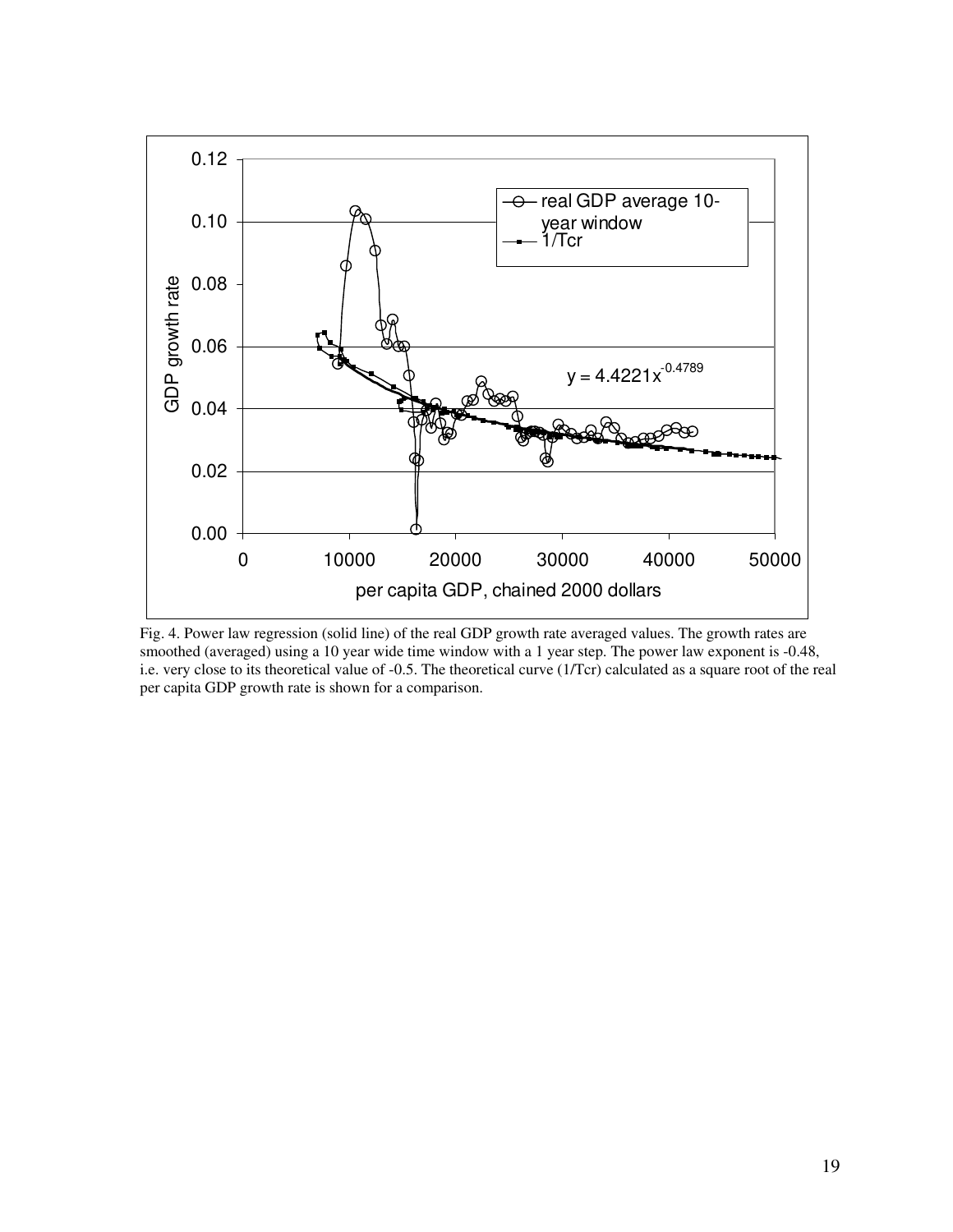

Fig. 5. Real GDP per capita growth rate (chained 1999 US dollars) in the USA as a function of the per capita GDP from 1930 (\$9073) to 2003 (\$45726). All the GDP growth rate values are shifted up by 0.15 in order to make them all positive and to carry out a power law interpolation shown by a solid line. The GDP per capita values are corrected for the ratio of the total US population and the population above 15 years of age. The power law regression line of the observed growth rates (e.g. economic trend) is compared with the theoretical economic trend represented by the relationship 1/Tcr-dN/N+0.15.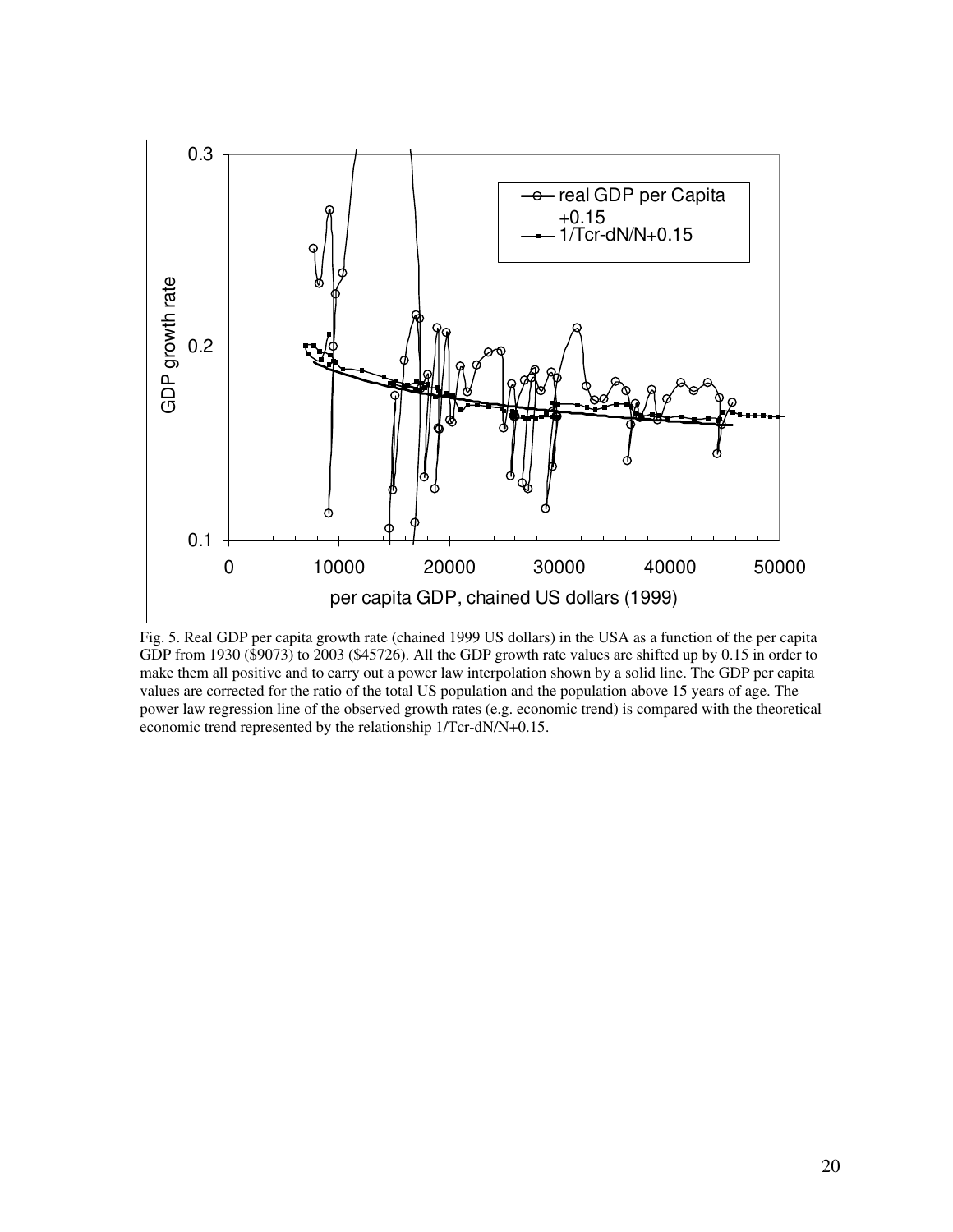

Fig. 6. Free decay of the socialist system in Russia starting in 1991. The rate of disintegration is proportional to the attained level. The best fit model parameters are  $\alpha_s = 0.24$ ,  $\alpha_c = 0.066$  and  $\alpha = 0.033$ . At present, approximately 2% of the socialist system still exists. The capitalist system in Russia grows from zero point in 1991. The portion of the capitalist system is currently about 65%. Thus, about 33% of the population not either in socialist or capitalist system. The total growth of the per capita GDP (TOTAL) in Russia relative to 1991 is defined by the combined evolution of the two elements.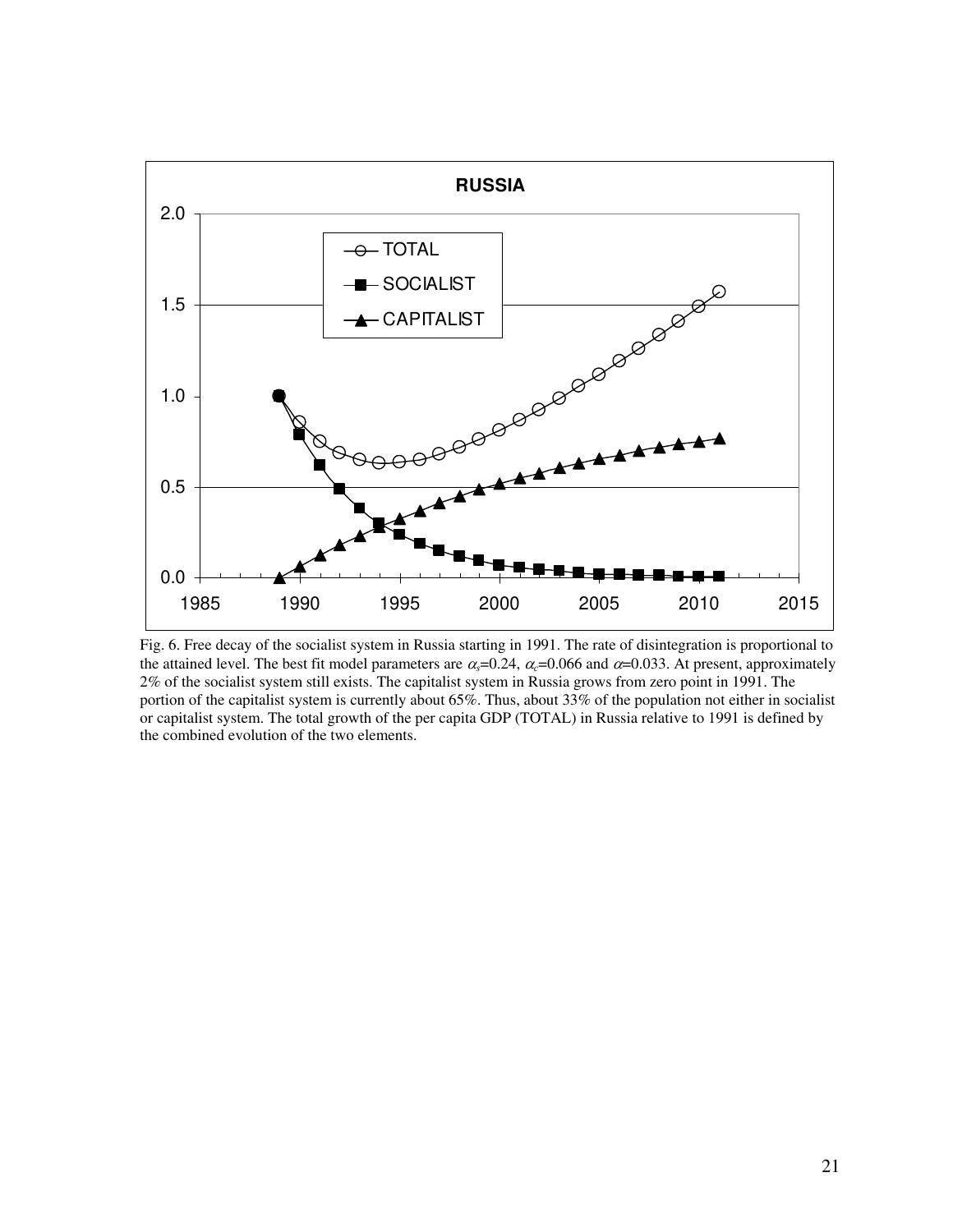

Fig. 7. Comparison of the observed and predicted transition process for the replacement of the socialist system with the capitalist system in Russia. Parameters of the best fit model are indicated.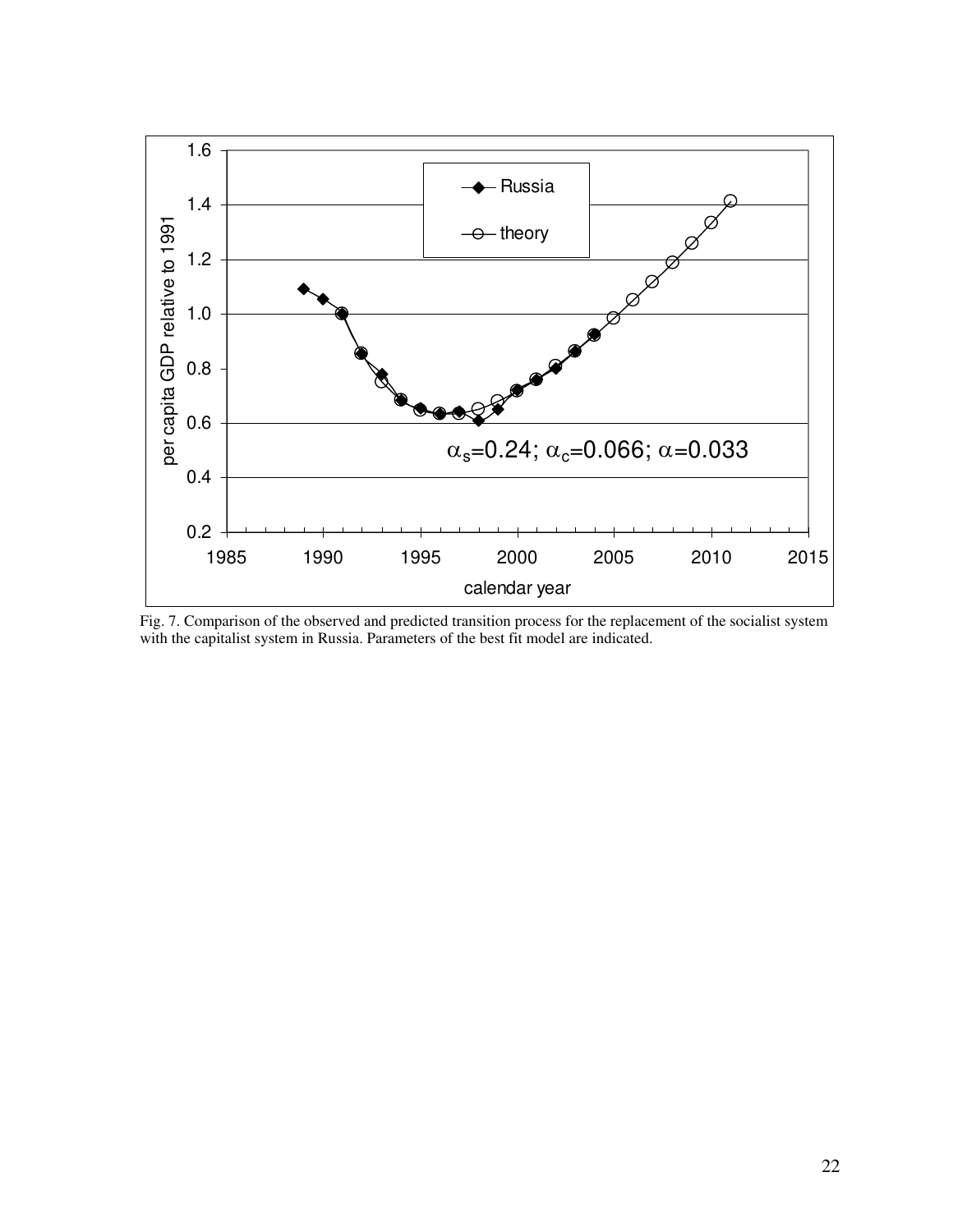

Fig. 8. Comparison of the observed and predicted transition process for the replacement of the socialist system with the capitalist system in Hungary. Parameters of the model are indicated. The per capita GDP grows in Hungary at long-term rate of 2.1%.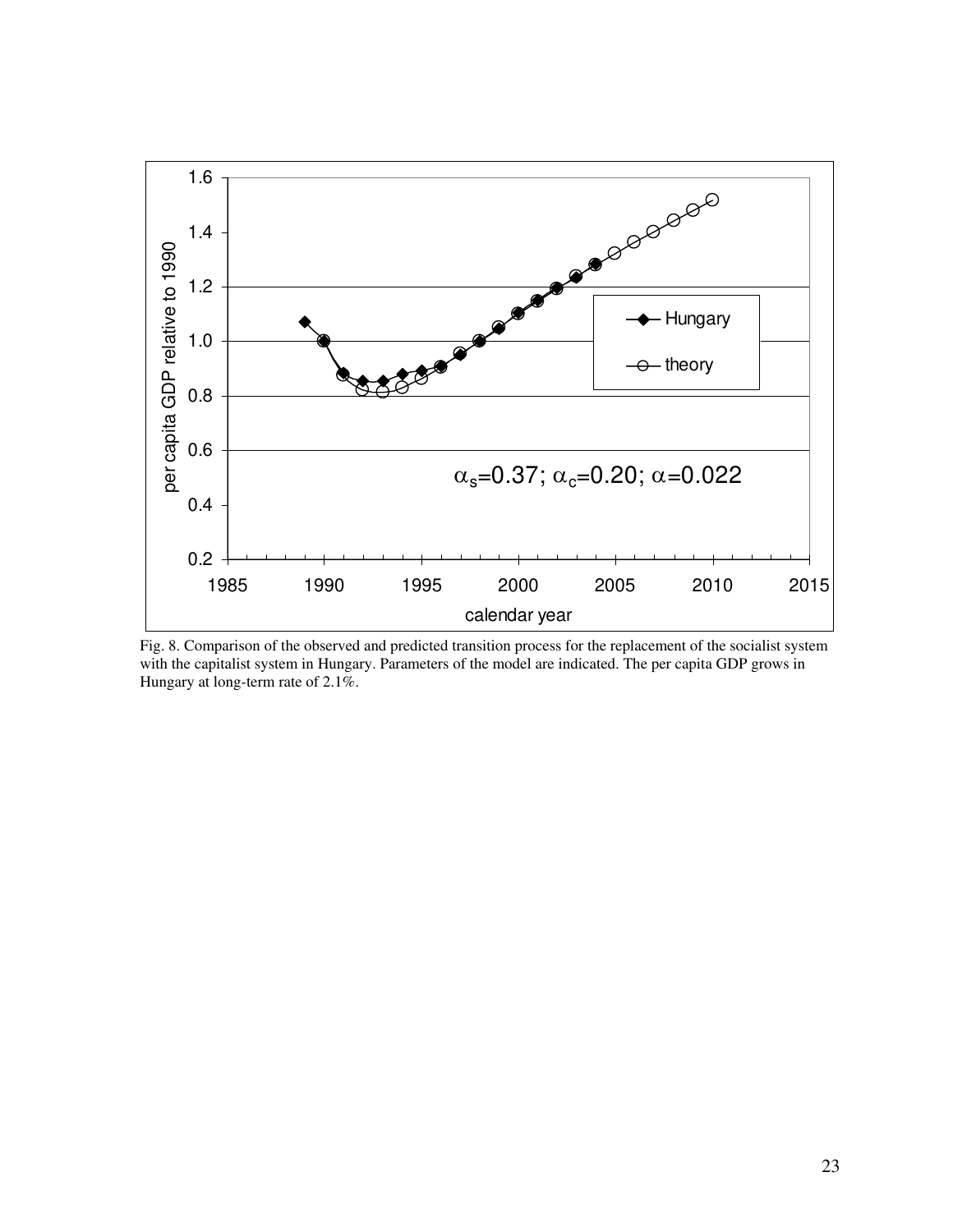

Fig. 9. Free decay of the socialist system in Hungary starting 1989. The best fit defining parameters are  $\alpha_s$ =0.40,  $\alpha_c$ =0.22 and  $\alpha$ =0.021. There is effectively no socialism in Hungary any more. The capitalist system has filled almost the whole available model - population space. The economic growth currently observed is due to the inherent development of the capitalist system.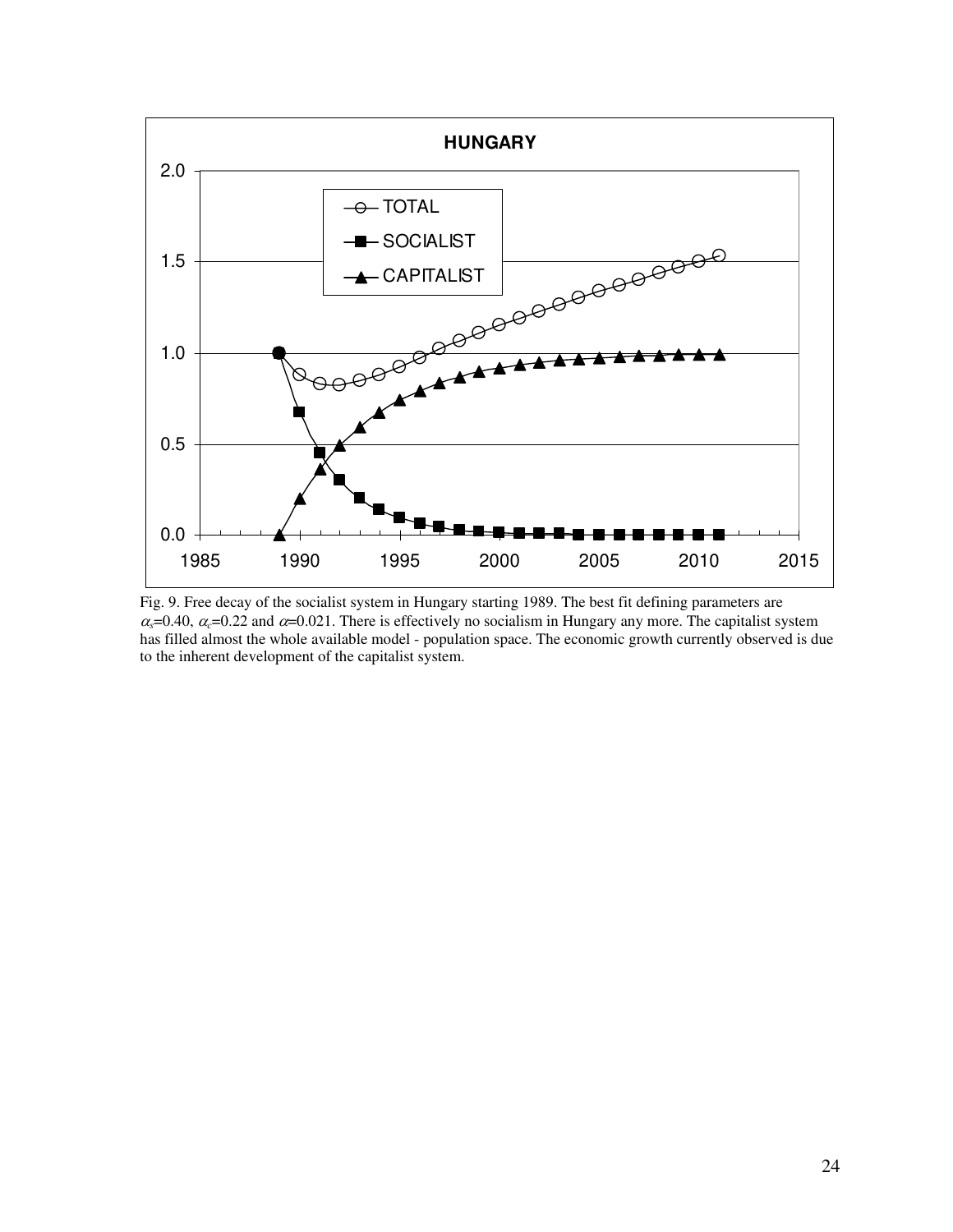

Fig. 10. Comparison of the observed and predicted transition process for the replacement for the socialist system with the capitalist system in Poland. Parameters of the model are indicated. The start point is 1989. Two years of a sluggish economy were observed in 2000 and 2001.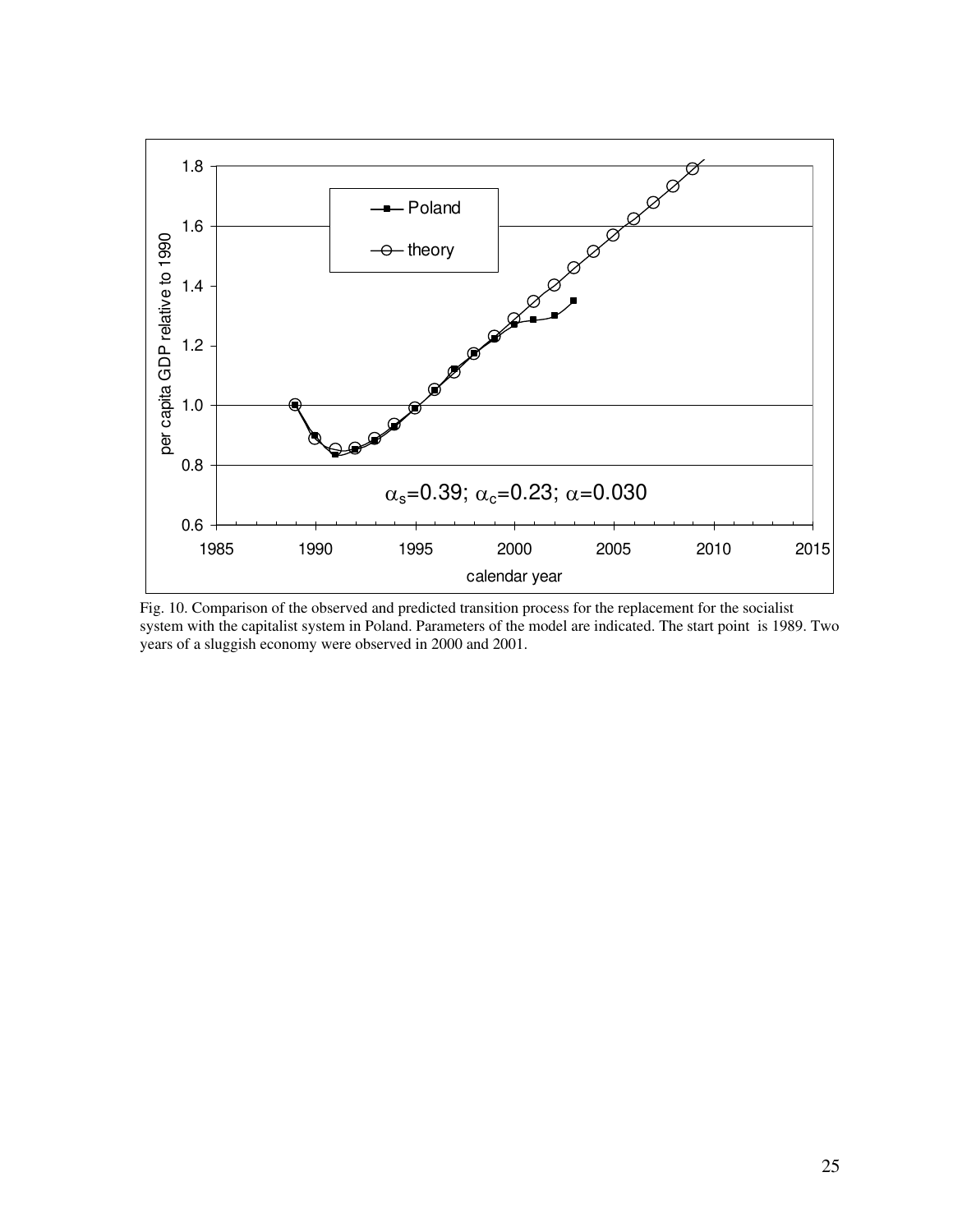

Fig. 11. Comparison of the observed and predicted transition process for the replacement of the socialist system with the capitalist system in the Czech Republic. Parameters of the model are indicated. The start point is 1990. Poor performance lasted for three years - from 1997 to 1999.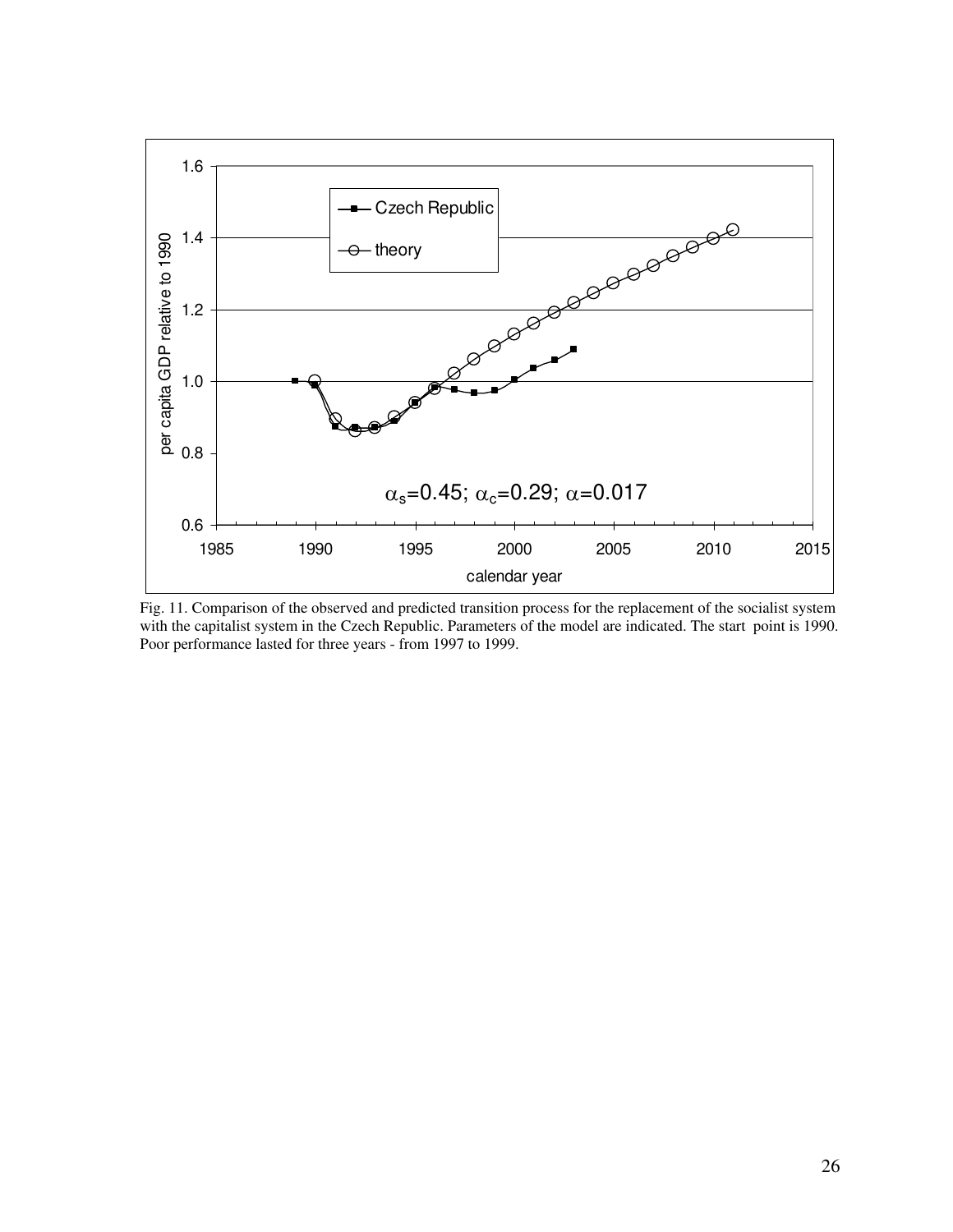

Fig. 12. Comparison of the observed and predicted transition process for the replacement of the socialist system with the capitalist system in Slovakia. Parameters of the model are indicated. The start point is 1990. One year of slow down in 1999 has been almost recovered until now.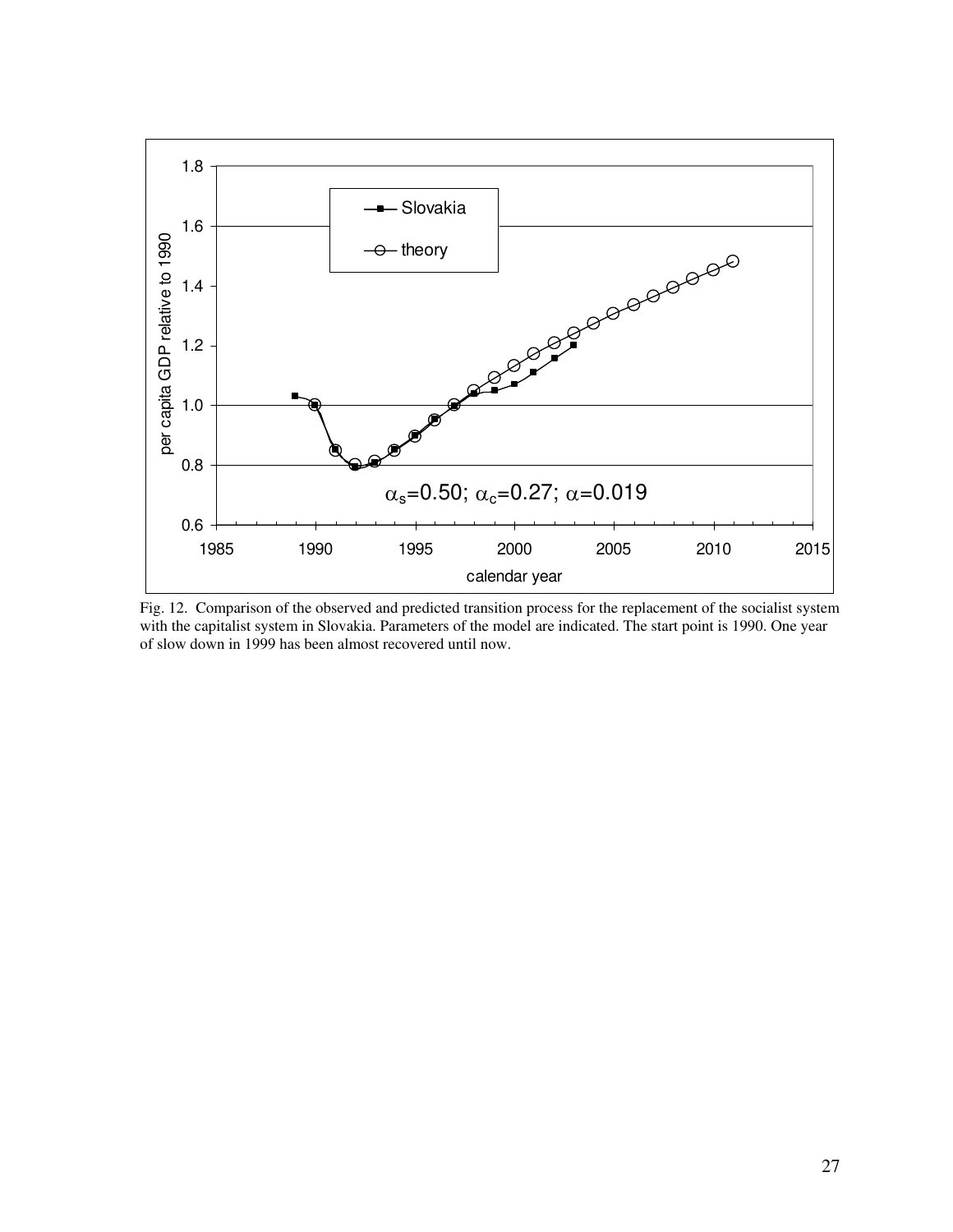

Fig. 13. Comparison of the observed and predicted transition process for the replacement of the socialist system with the capitalist system in Bulgaria. Parameters of the model are indicated. The start point is 1989. Two really poor years 1996 and 1997 delayed growth. The current growth rate is relatively high.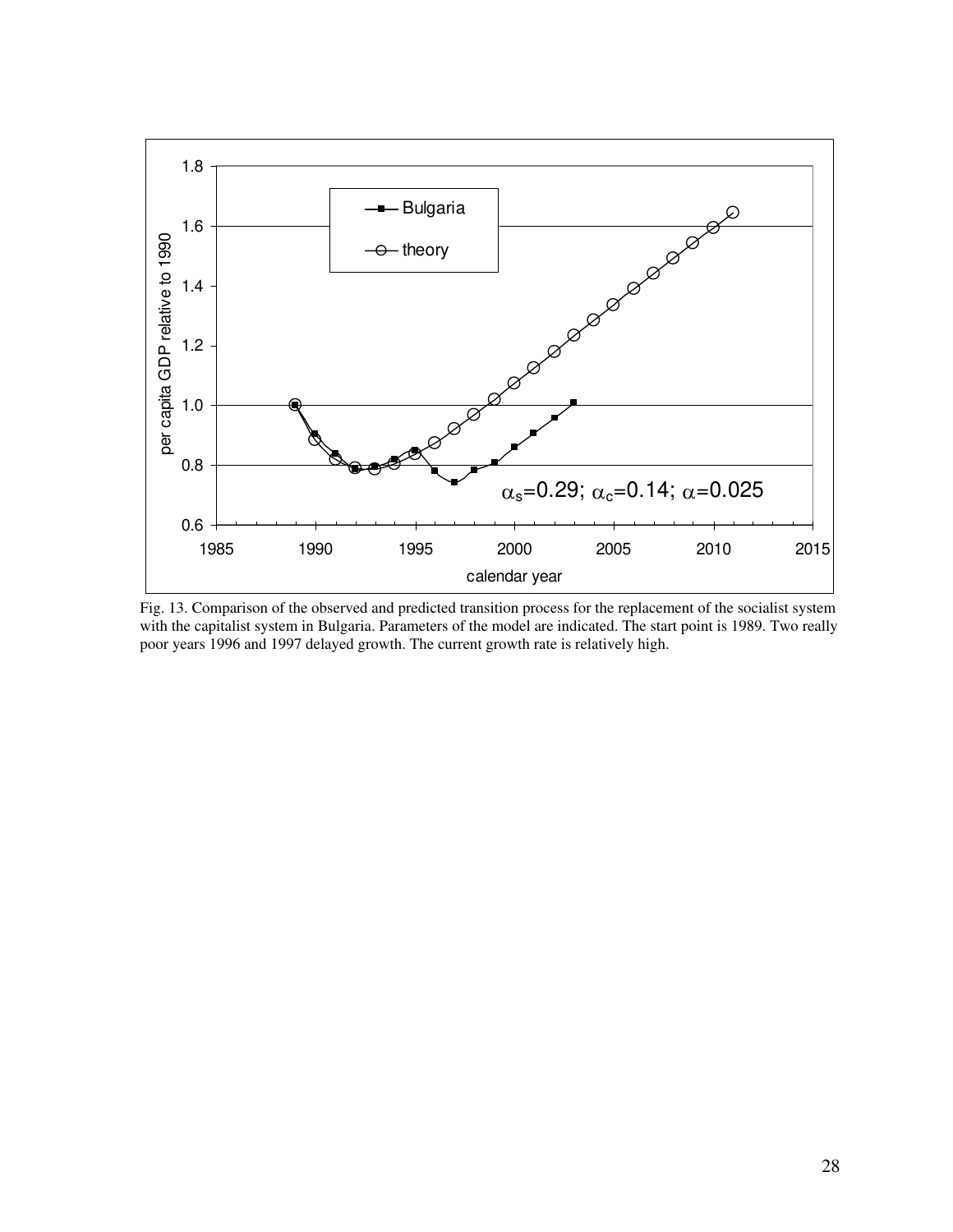

Fig. 14. Comparison of the observed and predicted transition process for the replacement of the socialist system with the capitalist system in Slovenia. Parameters of the model are indicated. The start point is 1989. Only minor divergences from the predicted curve have occurred.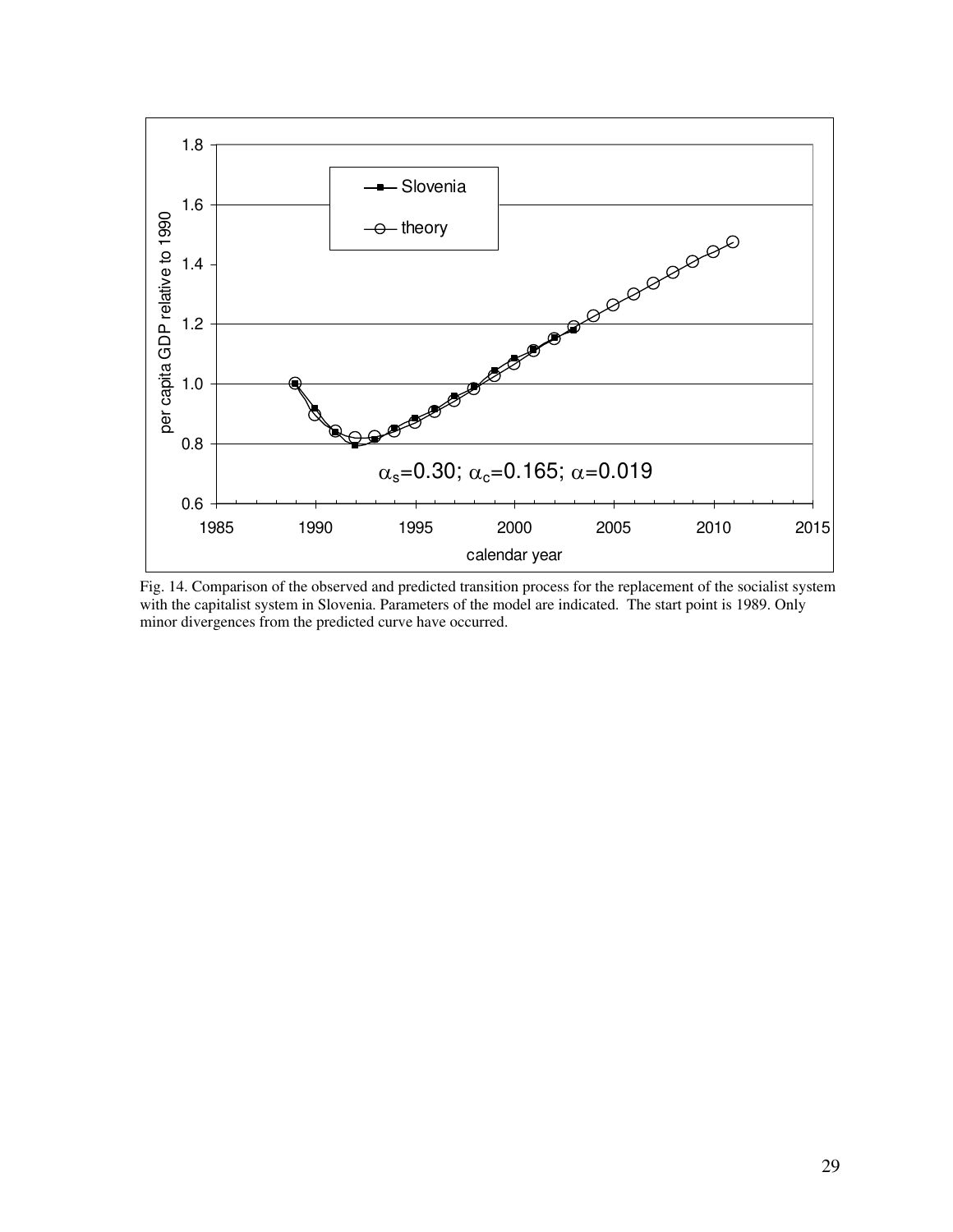

Fig. 15. Future evolution of the per capita GDP in Hungary in comparison with that in the USA. The difference between the countries is also shown (US-Hungary). The best case scenario is that Hungary performs at the theoretical level. The absolute lag between the USA and Hungary can theoretically be constant at level \$23,000 in future.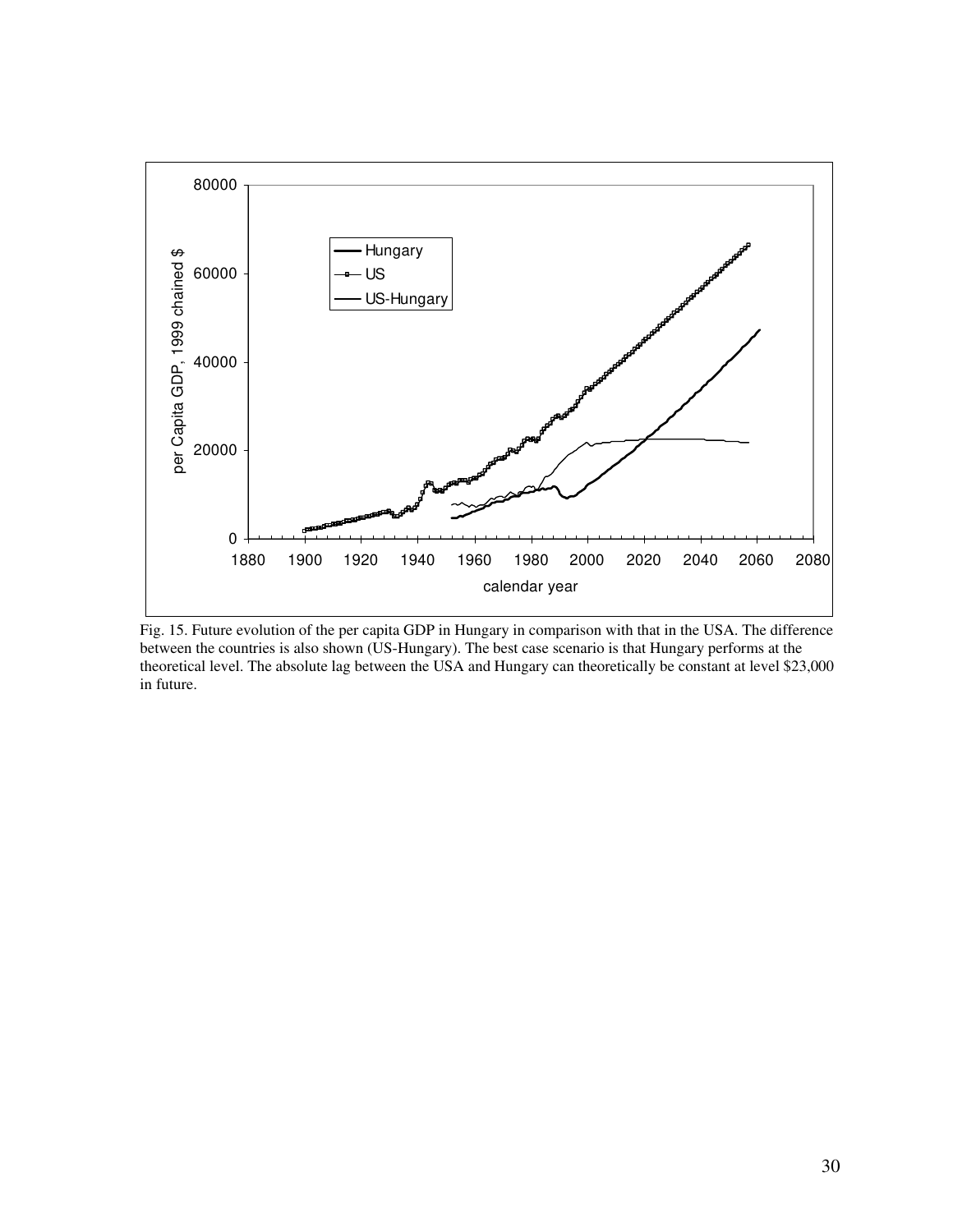

Fig. 16. Future evolution of the per capita GDP in Poland in comparison with that in the USA. The difference between the countries is also shown (US-Poland). The best case scenario is that Poland performs at the theoretical level. The absolute lag between the USA and Poland can theoretically stabilize at about \$25,000 (1999) in future.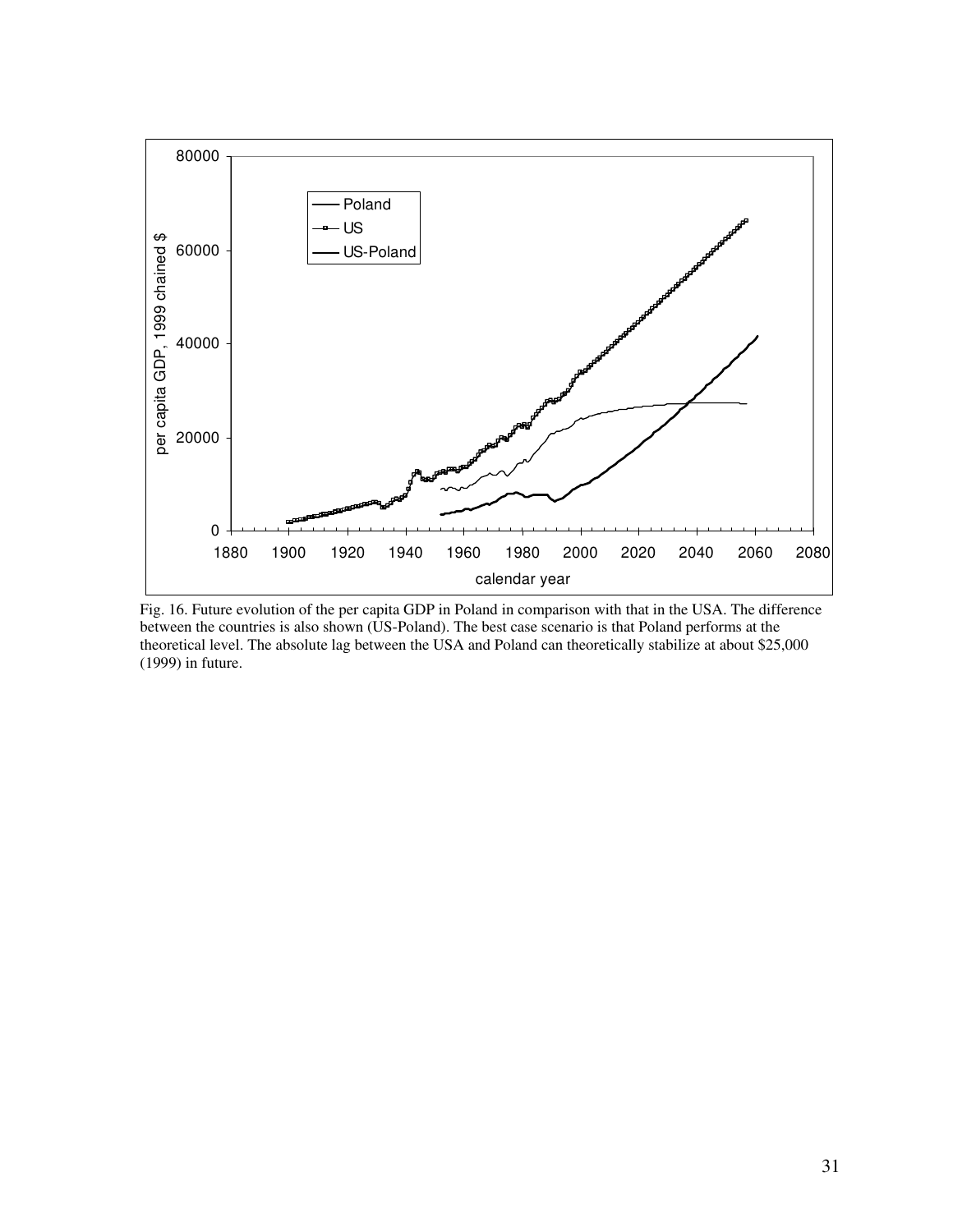



Fig. A1. Comparison of the observed and predicted transition process for the replacement of the socialist system with the capitalist system in Albania. Parameters of the model are indicated.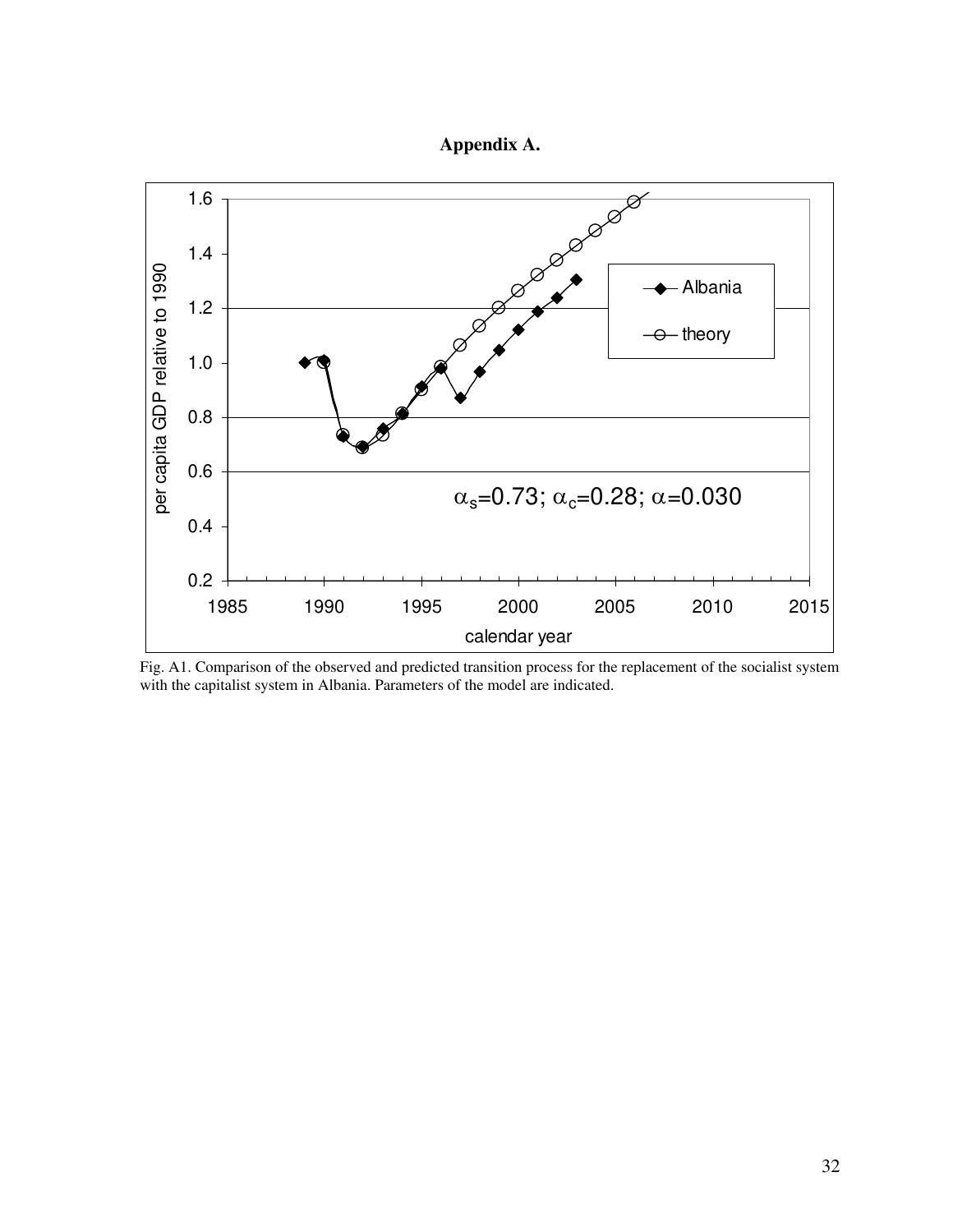

Fig. A2. Comparison of the observed and predicted transition process for the replacement of the socialist system with the capitalist system in Armenia. Parameters of the model are indicated.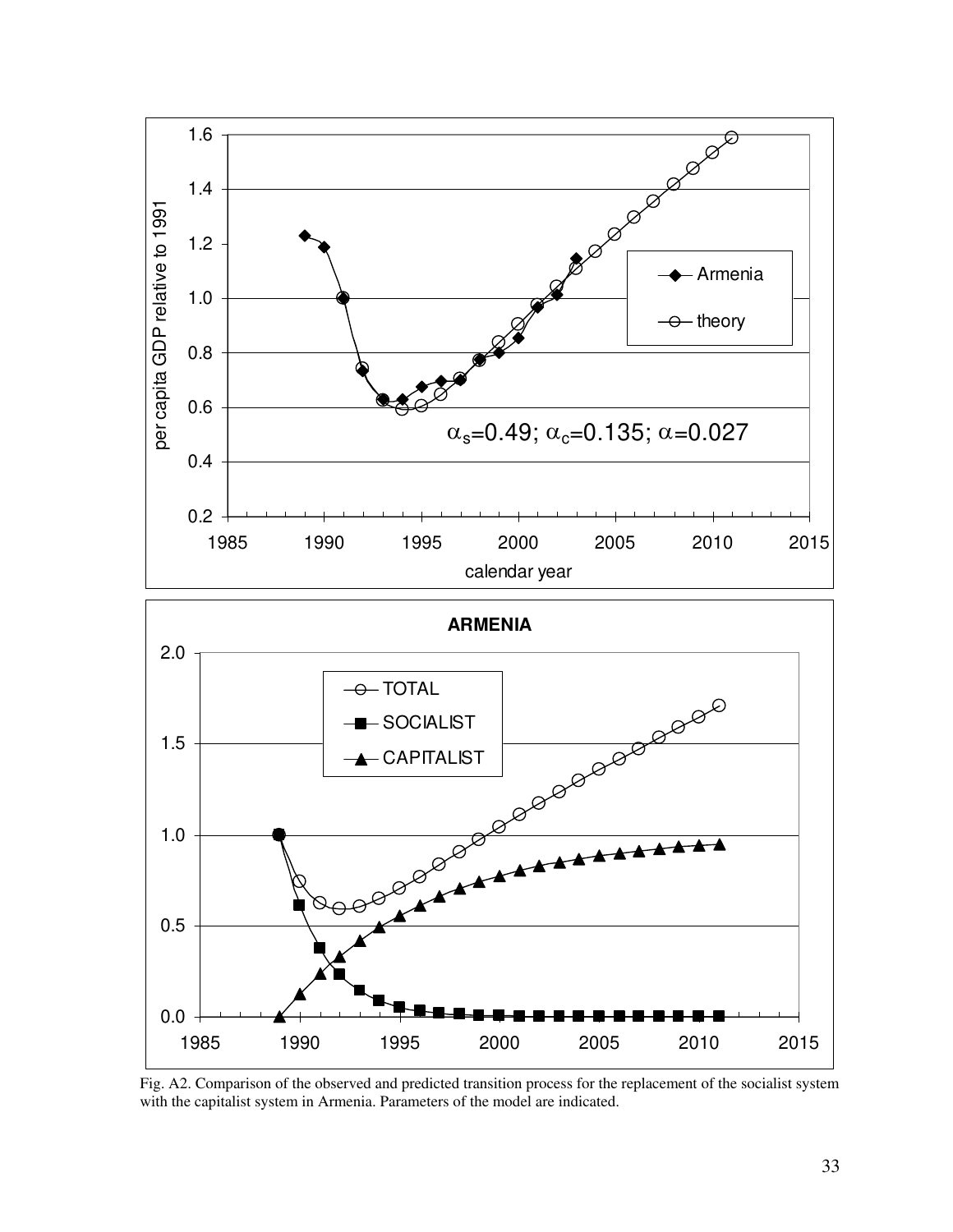

Fig. A3. Comparison of the observed and predicted transition process for the replacement of the socialist system with the capitalist system in Azerbaijan. Parameters of the model are indicated.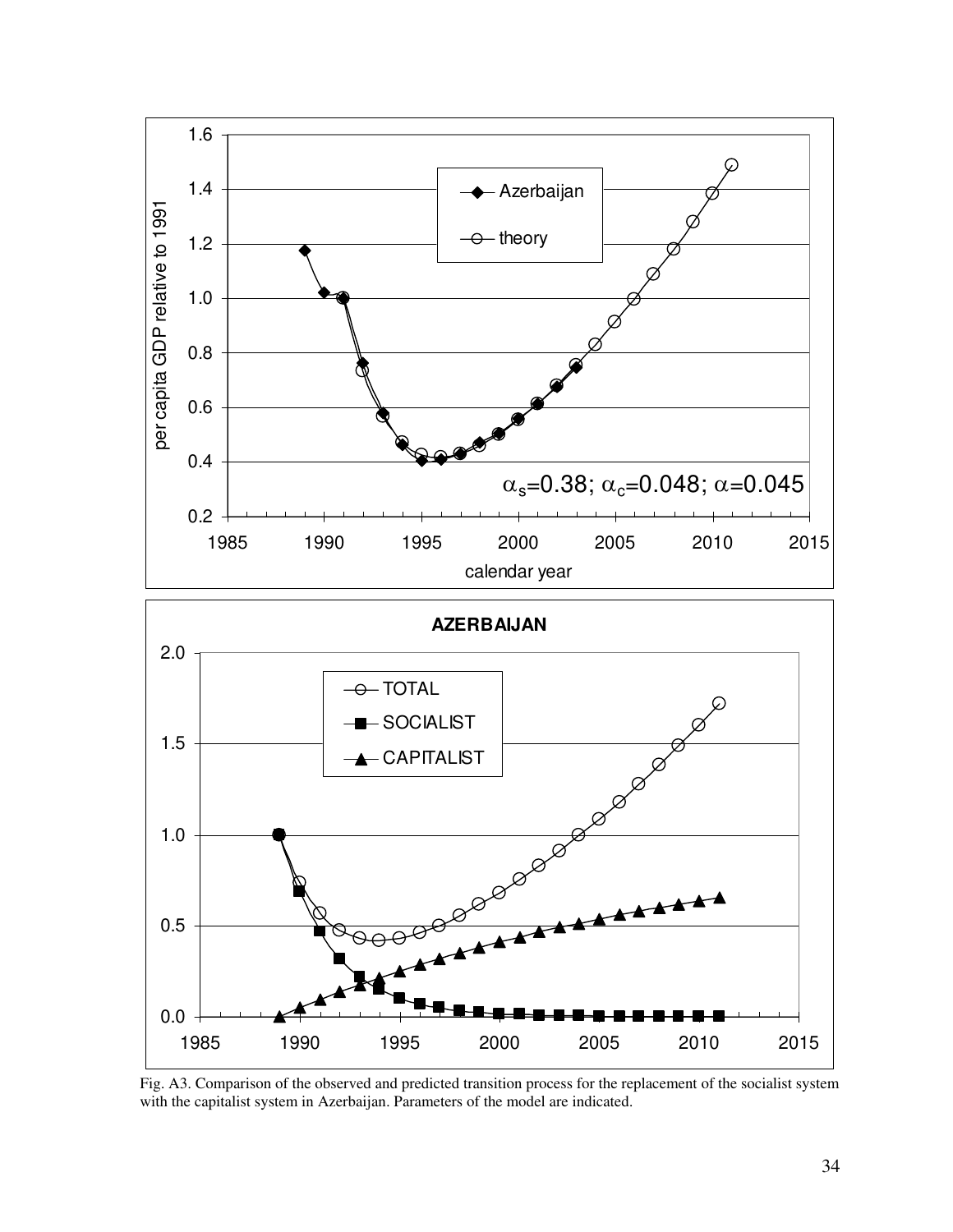

Fig. A4. Comparison of the observed and predicted transition process for the replacement of the socialist system with the capitalist system in Belarus. Parameters of the model are indicated.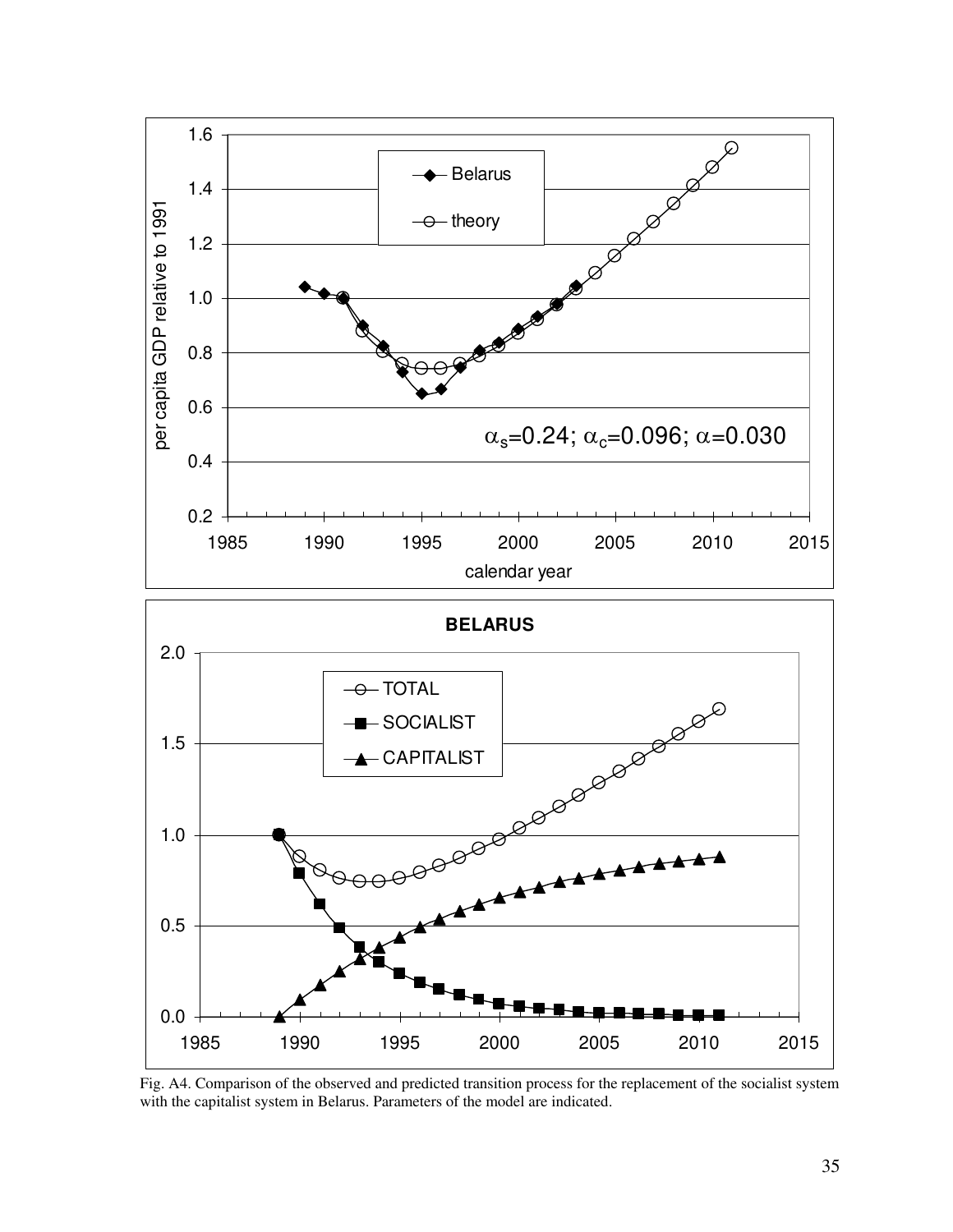

Fig. A5. Comparison of the observed and predicted transition process for the replacement of the socialist system with the capitalist system in Croatia. Parameters of the model are indicated.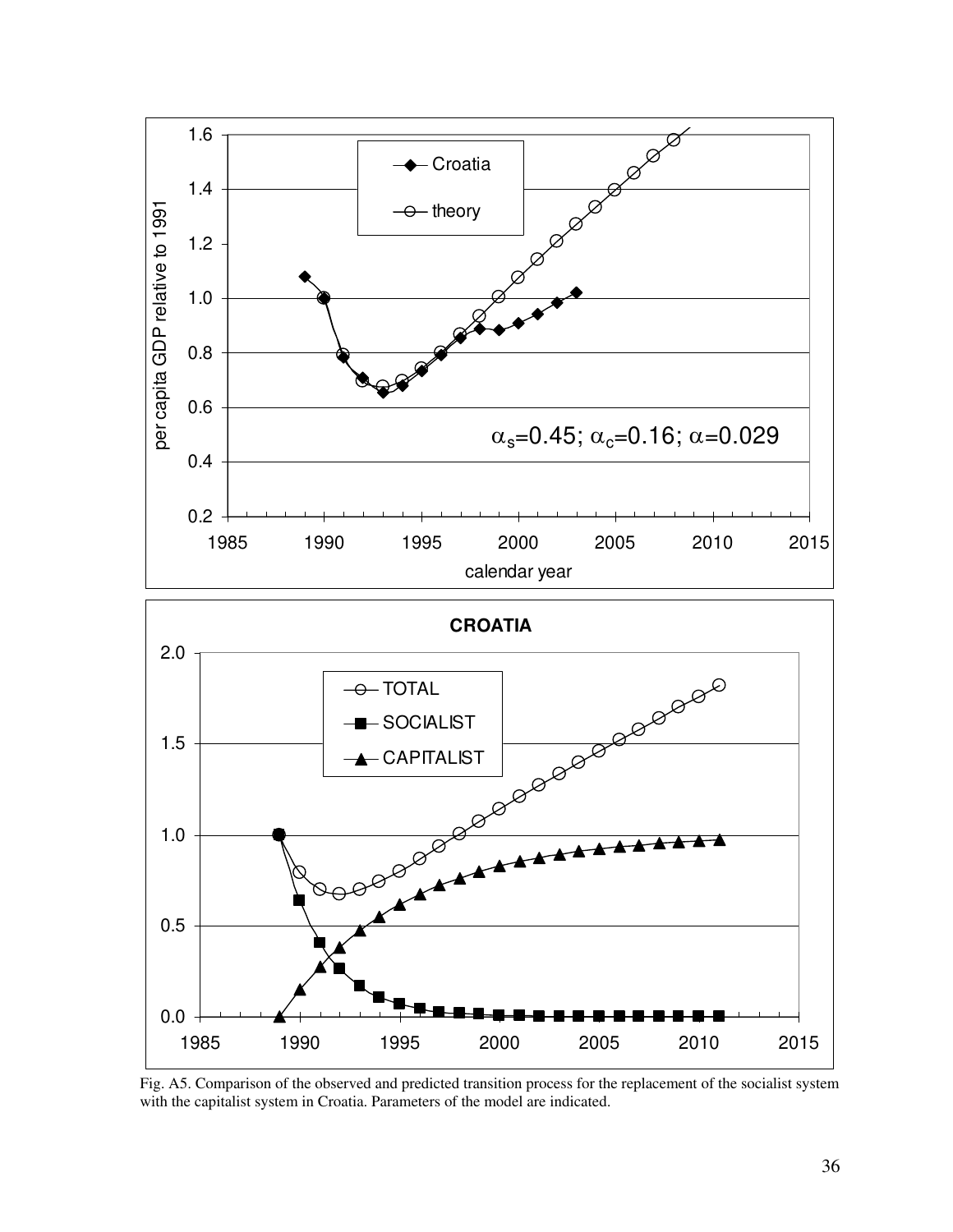

Fig. A6. Comparison of the observed and predicted transition process for the replacement of the socialist system with the capitalist system in Czechoslovakia. Parameters of the model are indicated.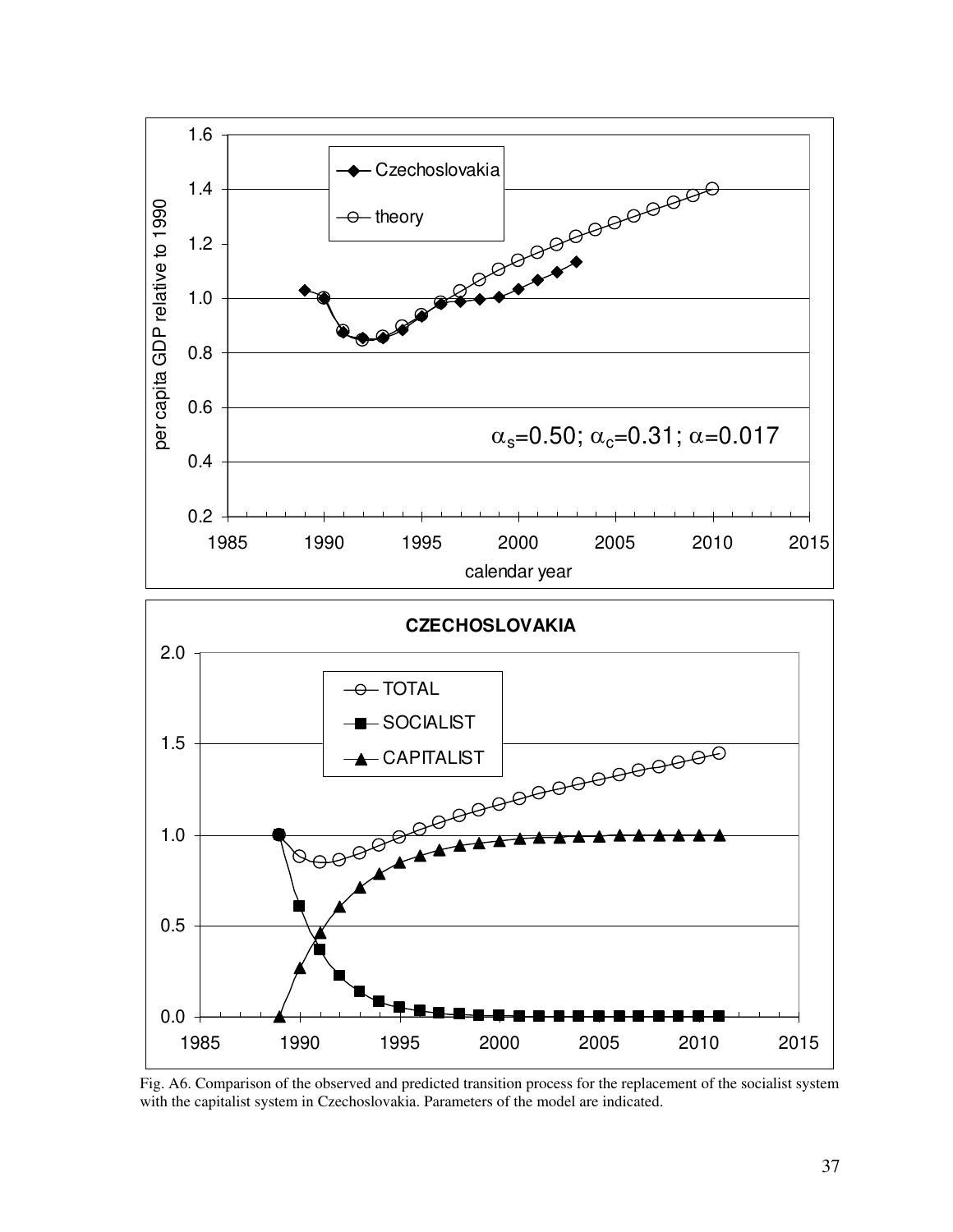

Fig. A7. Comparison of the observed and predicted transition process for the replacement of the socialist system with the capitalist system in Estonia. Parameters of the model are indicated.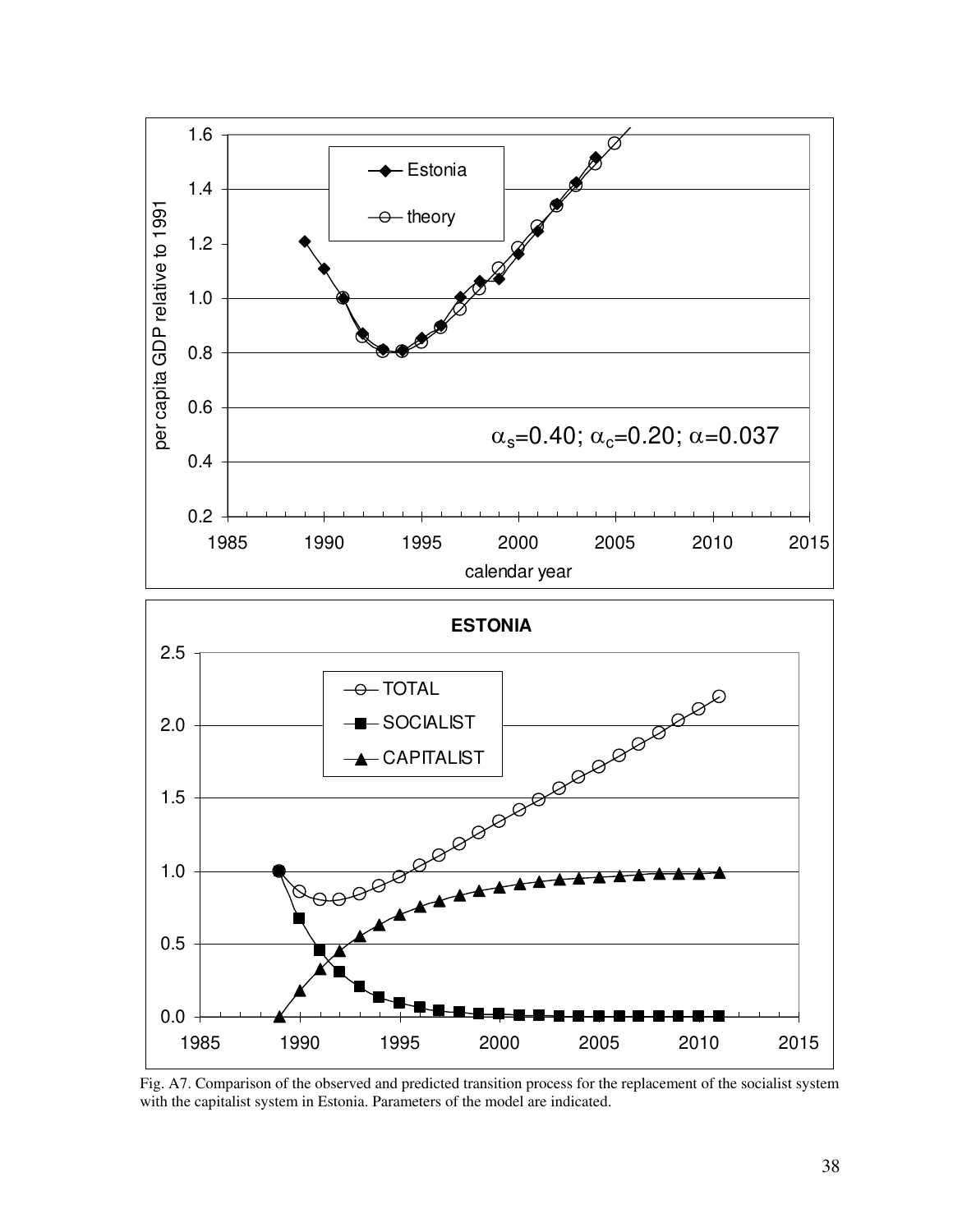

Fig. A8. Comparison of the observed and predicted transition process for the replacement of the socialist system with the capitalist system in Georgia. Parameters of the model are indicated.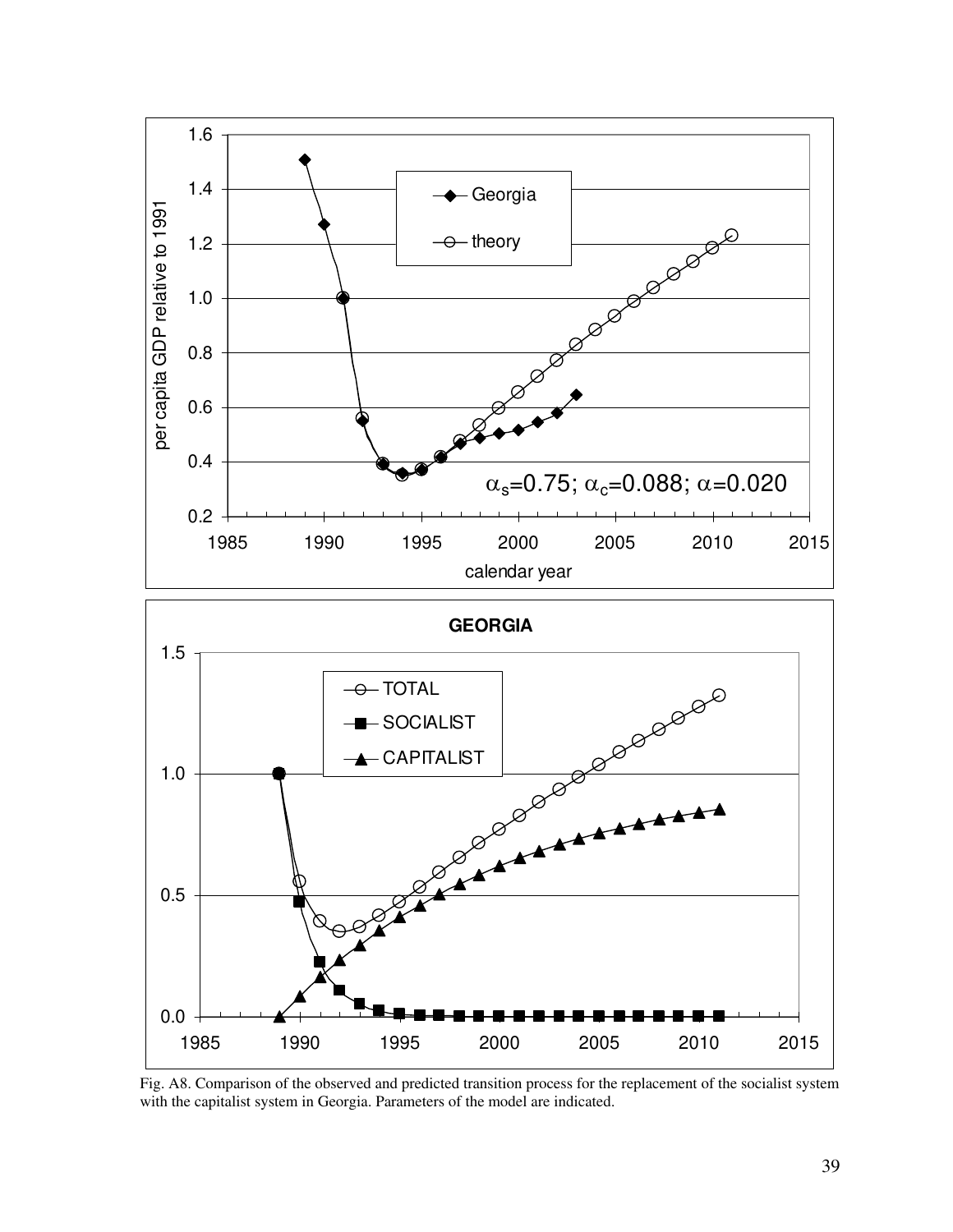

Fig. A9. Comparison of the observed and predicted transition process for the replacement of the socialist system with the capitalist system in Kazakhstan. Parameters of the model are indicated.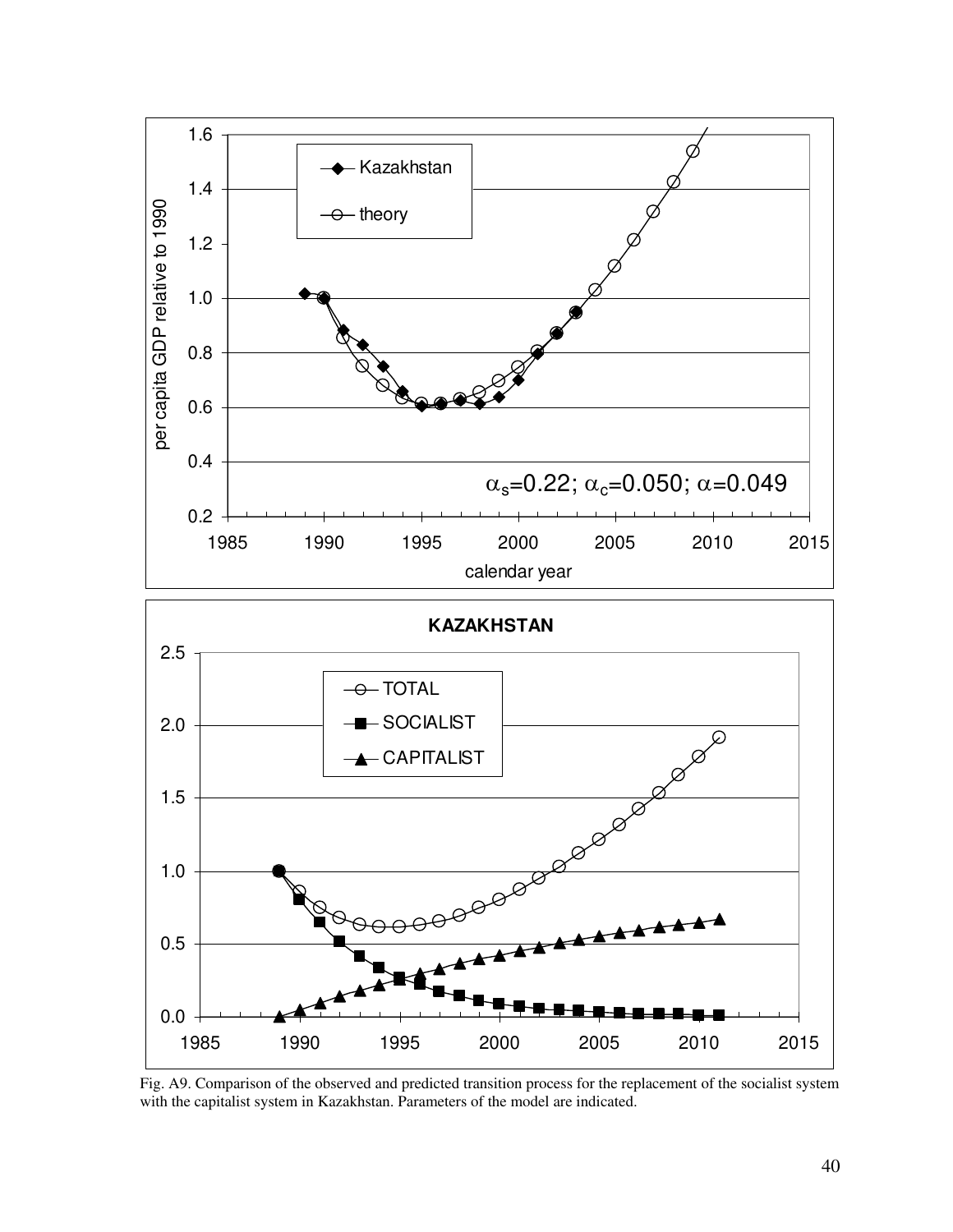

Fig. A10. Comparison of the observed and predicted transition process for the replacement of the socialist system with the capitalist system in Kyrgyz. Parameters of the model are indicated.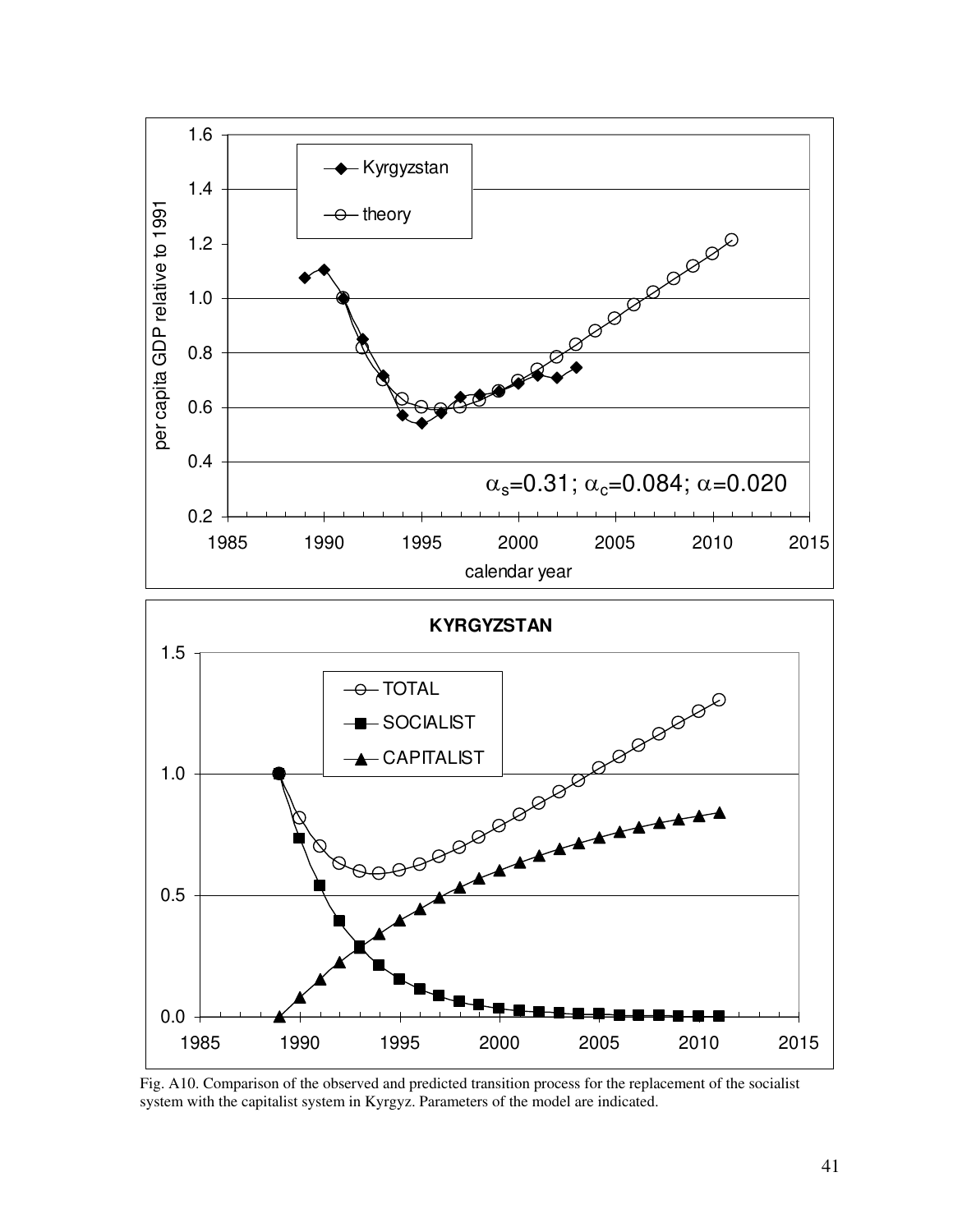

Fig. A11. Comparison of the observed and predicted transition process for the replacement of the socialist system with the capitalist system in Latvia. Parameters of the model are indicated.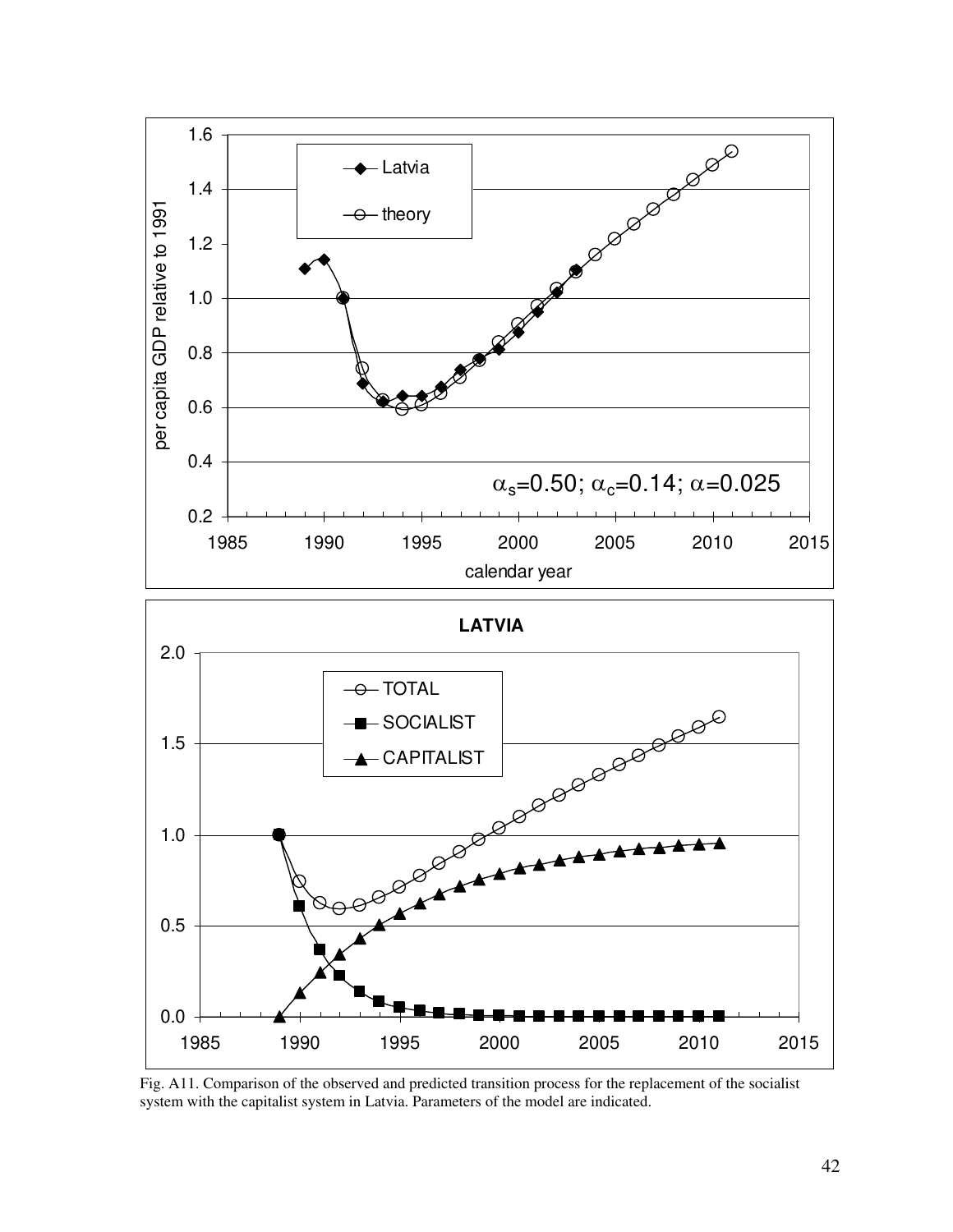

Fig. A12. Comparison of the observed and predicted transition process for the replacement of the socialist system with the capitalist system in Lithuania. Parameters of the model are indicated.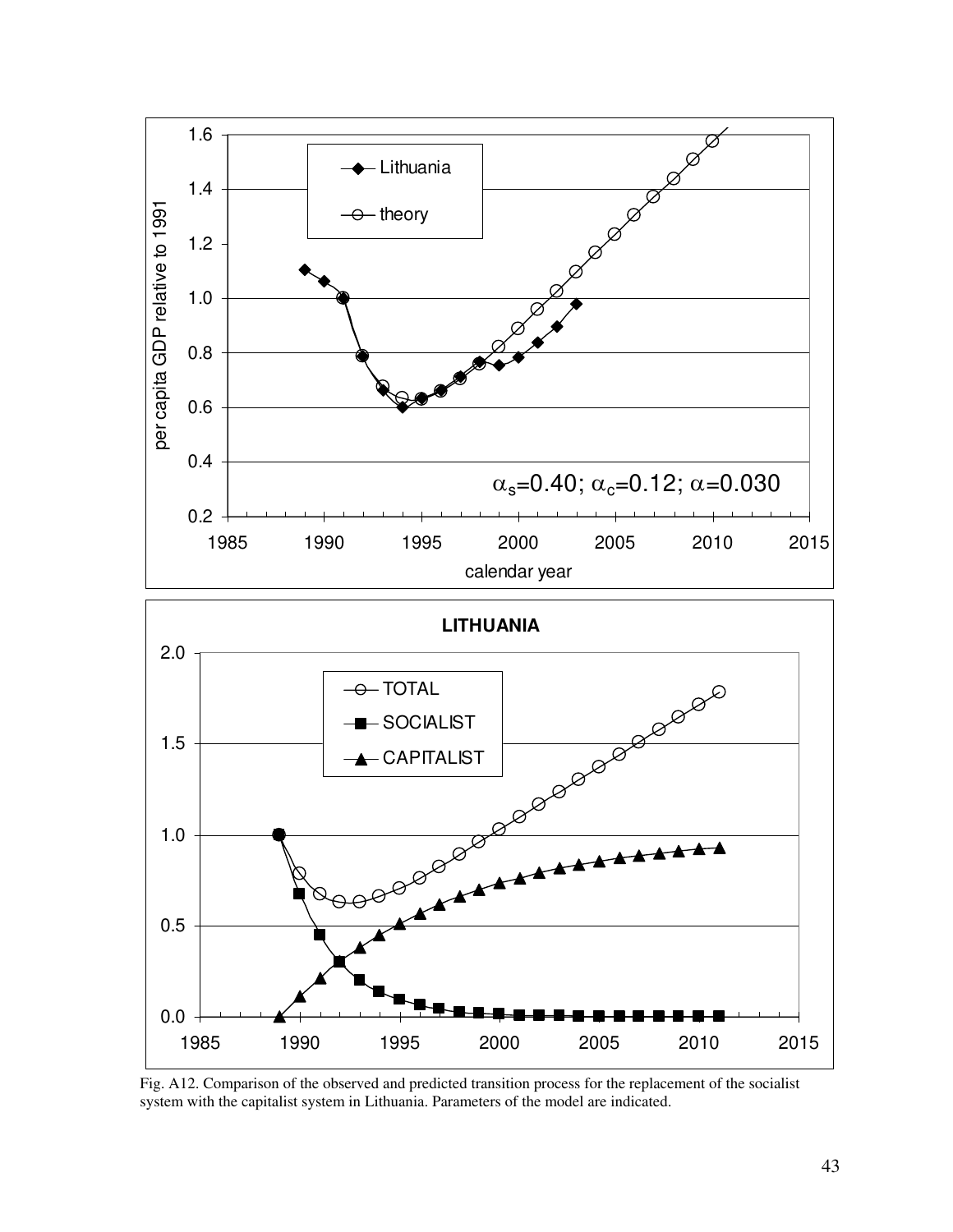

Fig. A13. Comparison of the observed and predicted transition process for the replacement of the socialist system with the capitalist system in Macedonia. Parameters of the model are indicated.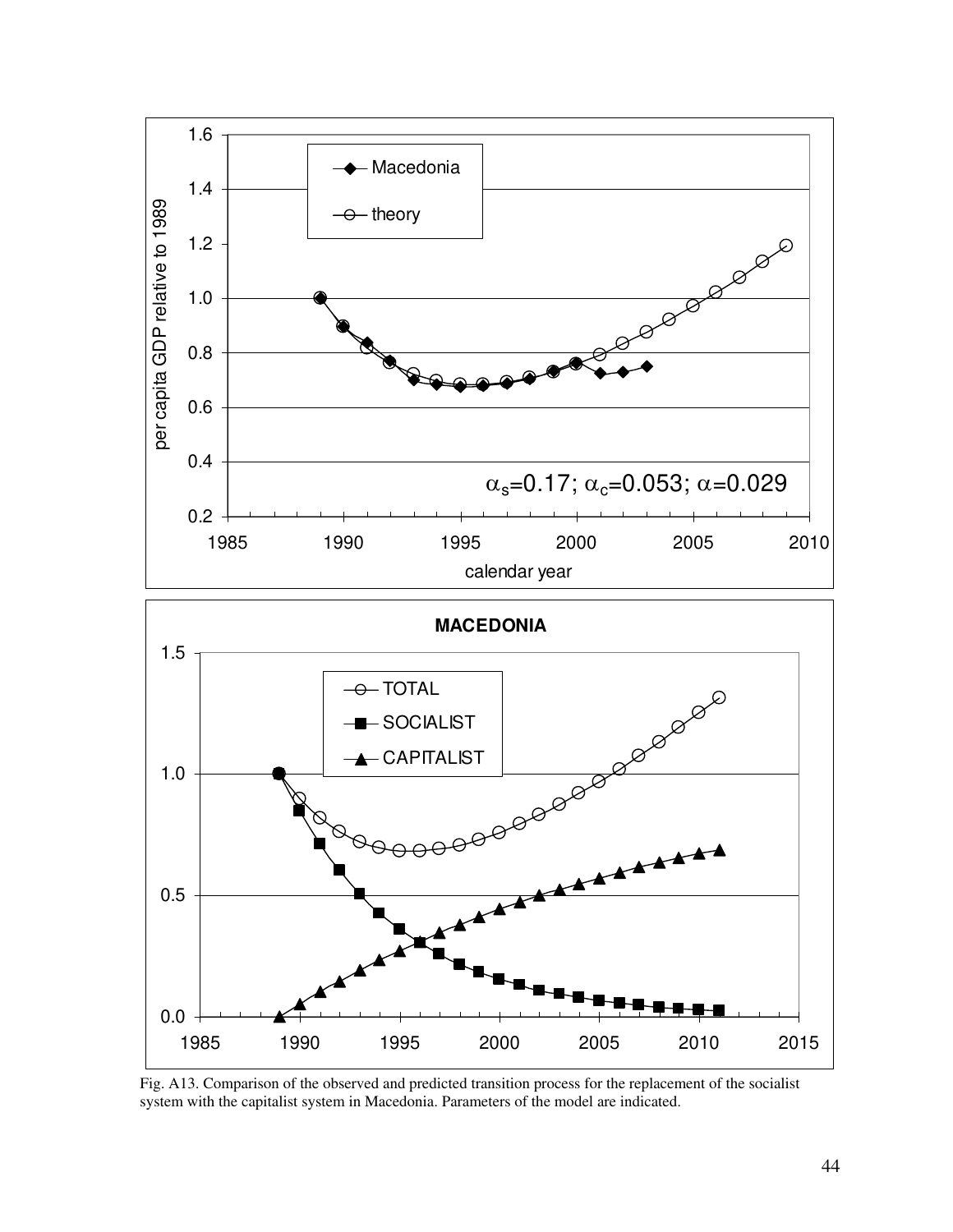

Fig. A14. Comparison of the observed and predicted transition process for the replacement of the socialist system with the capitalist system in Moldova. Parameters of the model are indicated.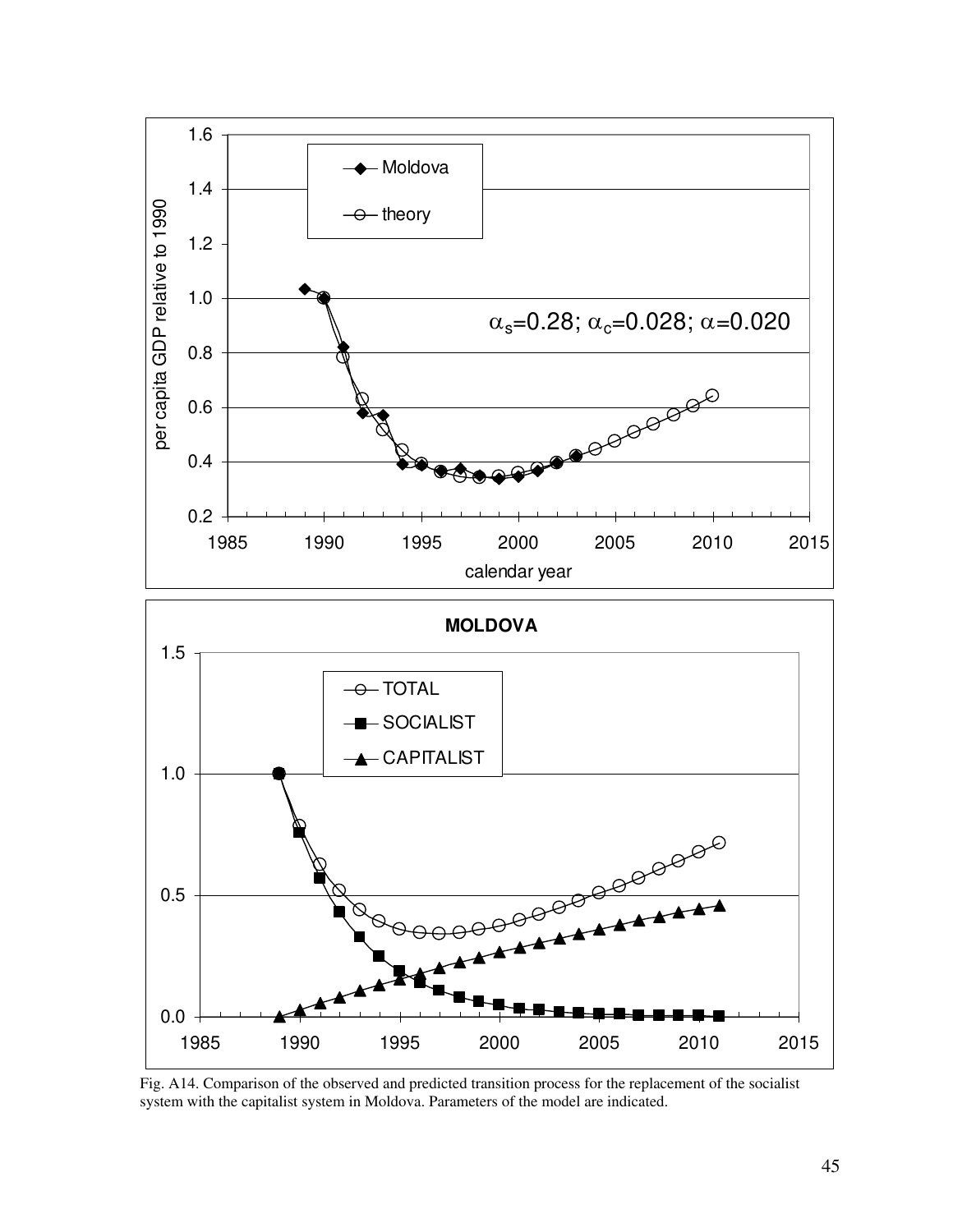

Fig. A15. Comparison of the observed and predicted transition process for the replacement of the socialist system with the capitalist system in Romania. Parameters of the model are indicated.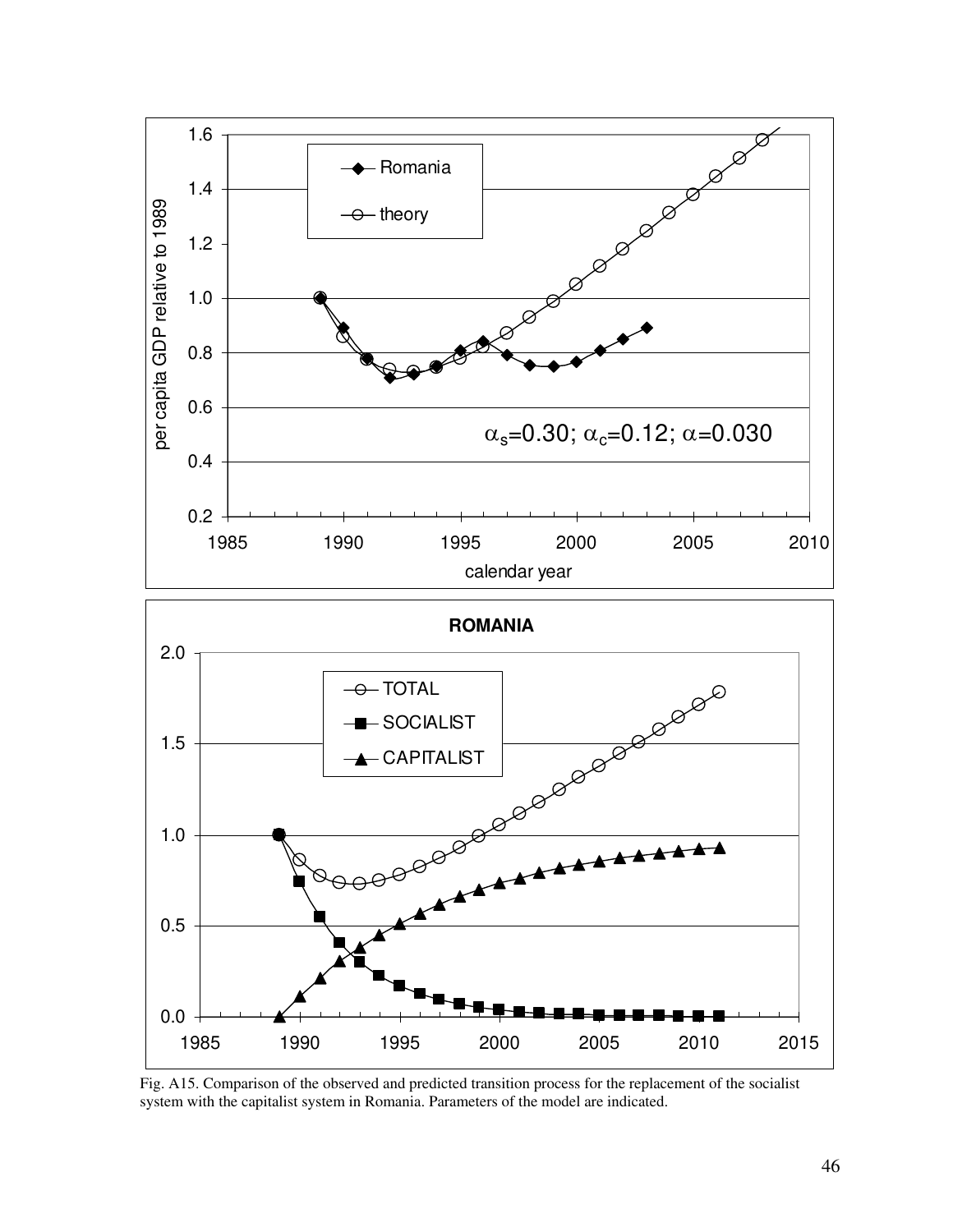

Fig. A16. Comparison of the observed and predicted transition process for the replacement of the socialist system with the capitalist system in Tajikistan. Parameters of the model are indicated.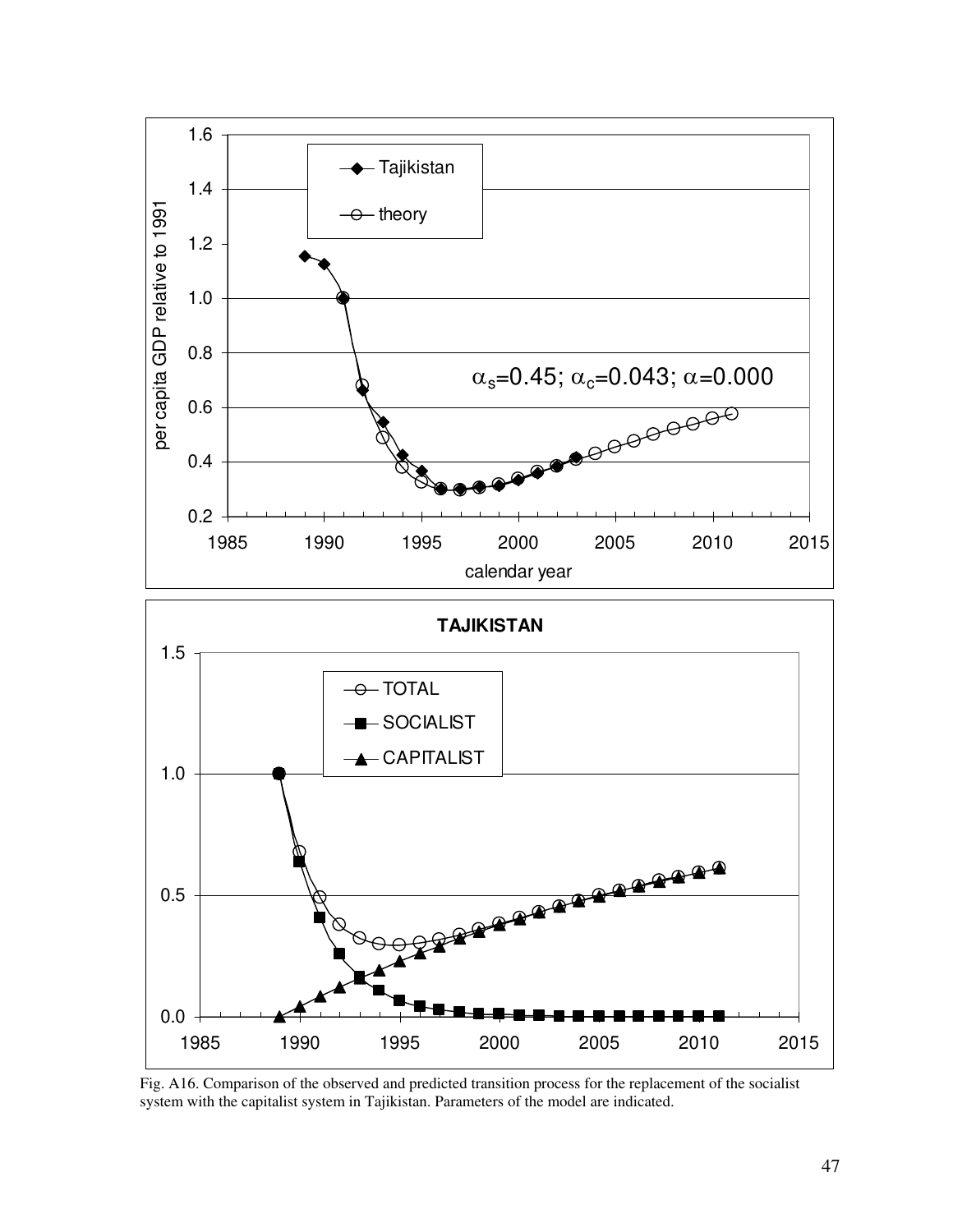

Fig. A17. Comparison of the observed and predicted transition process for the replacement of the socialist system with the capitalist system in Turkmenistan. Parameters of the model are indicated.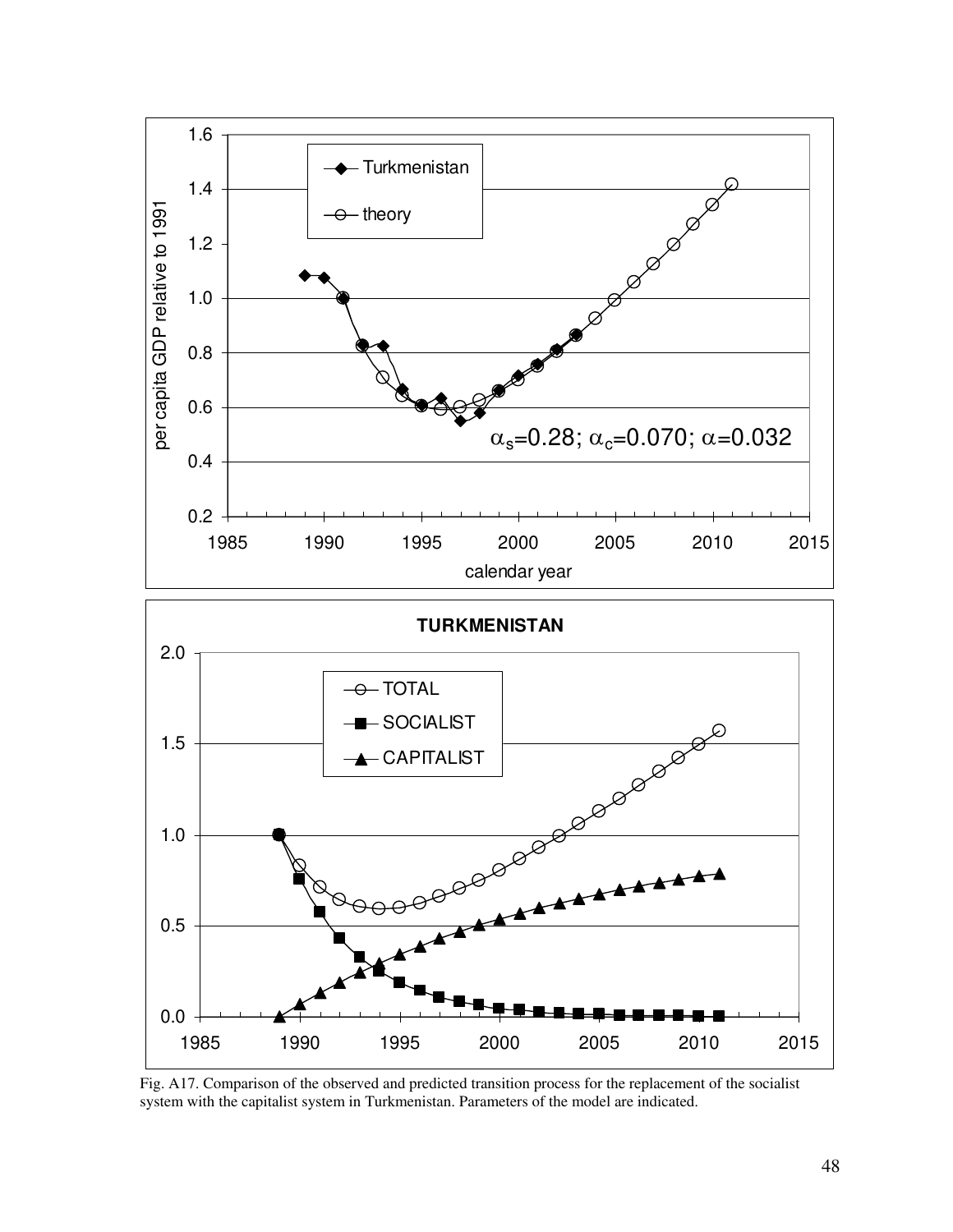

Fig. A18. Comparison of the observed and predicted transition process for the replacement of the socialist system with the capitalist system in Ukraine. Parameters of the model are indicated.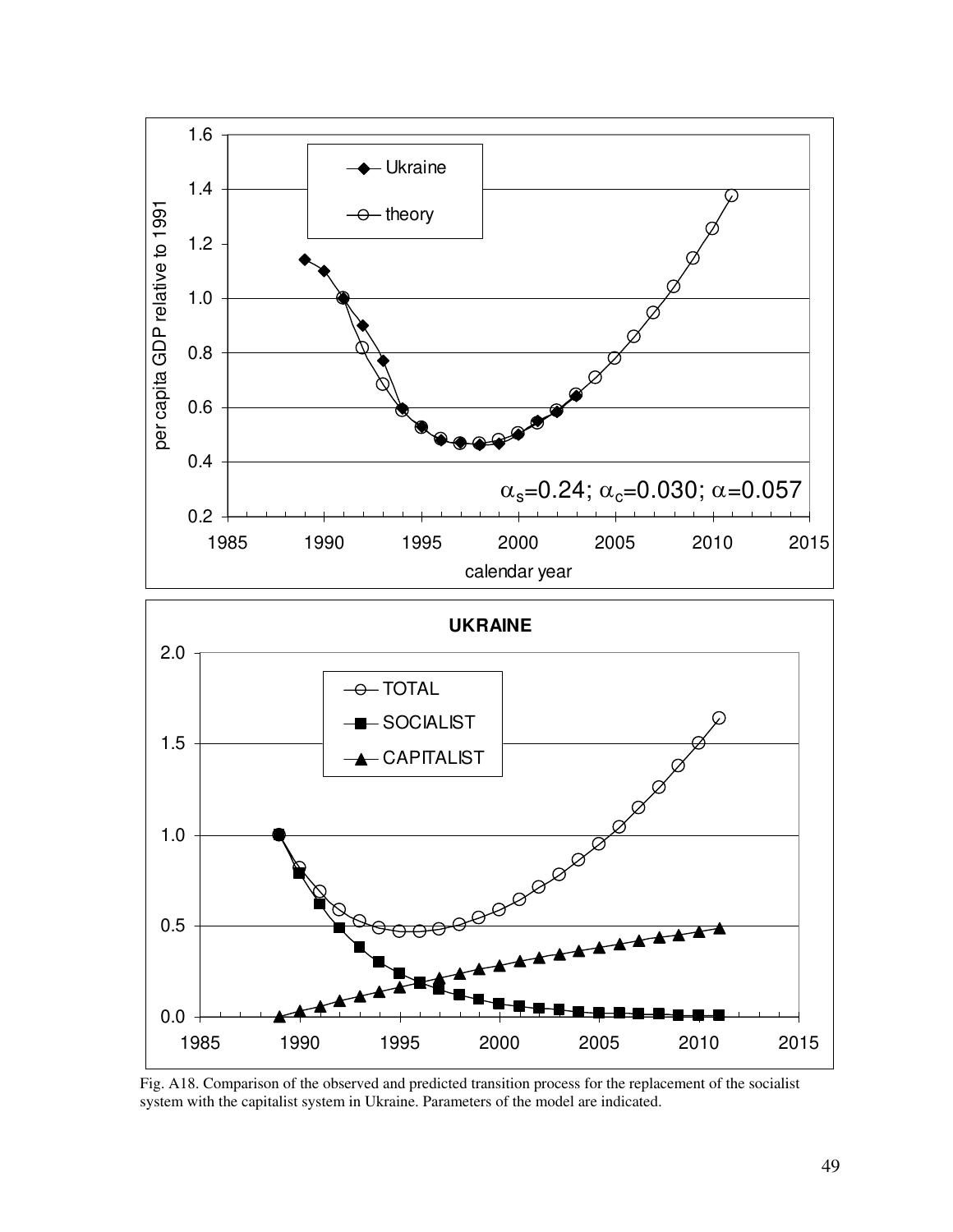

Fig. A19. Comparison of the observed and predicted transition process for the replacement of the socialist system with the capitalist system in Uzbekistan. Parameters of the model are indicated.